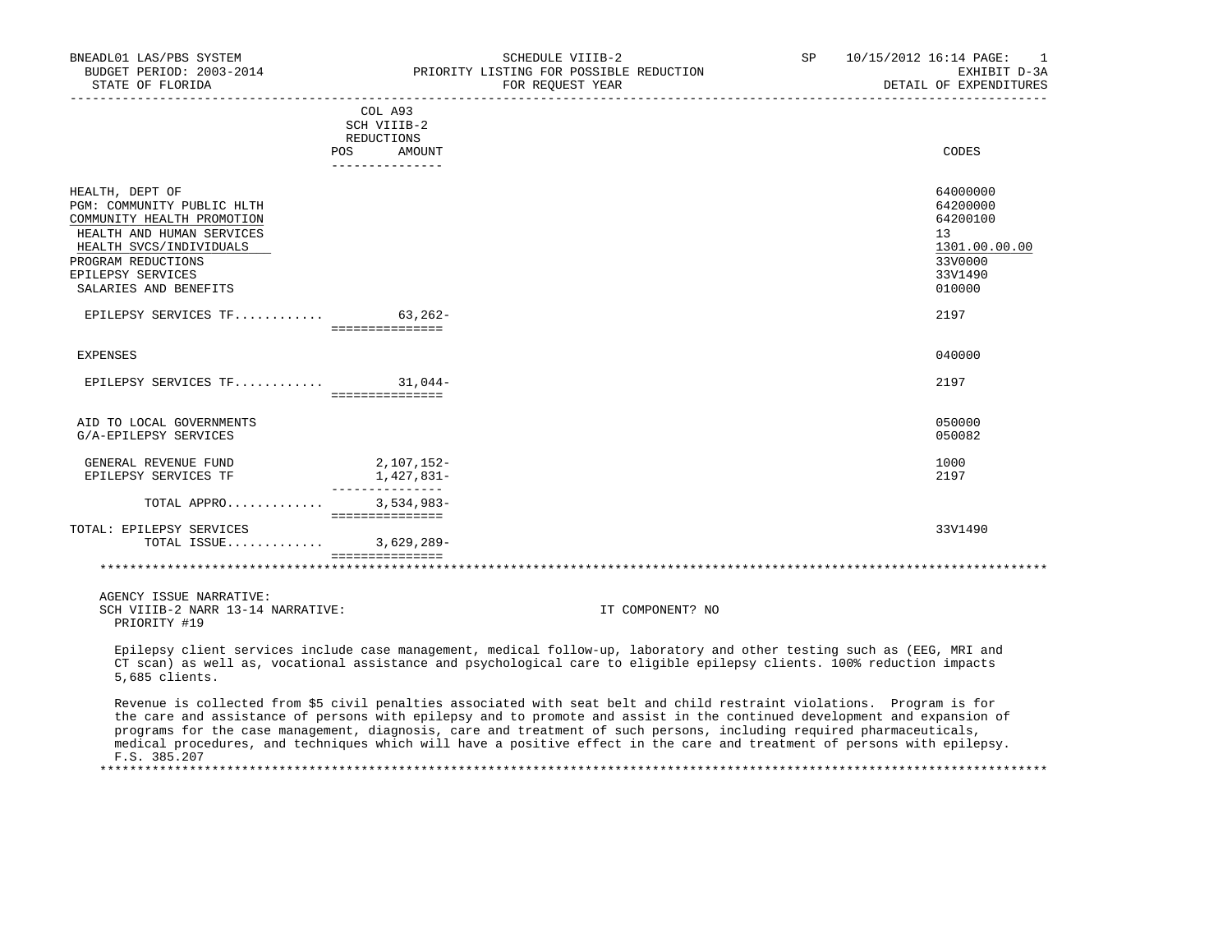| BNEADL01 LAS/PBS SYSTEM<br>BUDGET PERIOD: 2003-2014<br>STATE OF FLORIDA                                                                                                                                                                                                                                                                                                                                                                                                                                                                                                                                                                                               |                                                    | PRIORITY LISTING FOR POSSIBLE REDUCTION | SCHEDULE VIIIB-2<br>FOR REQUEST YEAR |                  | SP       | 10/15/2012 16:14 PAGE:<br>EXHIBIT D-3A<br>DETAIL OF EXPENDITURES              |
|-----------------------------------------------------------------------------------------------------------------------------------------------------------------------------------------------------------------------------------------------------------------------------------------------------------------------------------------------------------------------------------------------------------------------------------------------------------------------------------------------------------------------------------------------------------------------------------------------------------------------------------------------------------------------|----------------------------------------------------|-----------------------------------------|--------------------------------------|------------------|----------|-------------------------------------------------------------------------------|
|                                                                                                                                                                                                                                                                                                                                                                                                                                                                                                                                                                                                                                                                       | COL A93<br>SCH VIIIB-2<br>REDUCTIONS<br>POS AMOUNT |                                         |                                      |                  |          | CODES                                                                         |
|                                                                                                                                                                                                                                                                                                                                                                                                                                                                                                                                                                                                                                                                       | _______________                                    |                                         |                                      |                  |          |                                                                               |
| HEALTH, DEPT OF<br>PGM: COMMUNITY PUBLIC HLTH<br>COMMUNITY HEALTH PROMOTION<br>HEALTH AND HUMAN SERVICES<br>HEALTH SVCS/INDIVIDUALS<br>PROGRAM REDUCTIONS<br>EPILEPSY SERVICES                                                                                                                                                                                                                                                                                                                                                                                                                                                                                        |                                                    |                                         |                                      |                  |          | 64000000<br>64200000<br>64200100<br>13<br>1301.00.00.00<br>33V0000<br>33V1490 |
| POSITION DETAIL OF SALARIES AND BENEFITS:                                                                                                                                                                                                                                                                                                                                                                                                                                                                                                                                                                                                                             |                                                    |                                         |                                      |                  |          | LAPSE LAPSED SALARIES                                                         |
|                                                                                                                                                                                                                                                                                                                                                                                                                                                                                                                                                                                                                                                                       | ETE                                                |                                         | BASE RATE ADDITIVES                  | BENEFITS         | SUBTOTAL | % AND BENEFITS                                                                |
| A93 - SCH VIIIB-2 REDUCTIONS<br>CHANGES TO CURRENTLY AUTHORIZED POSITIONS<br>OTHER SALARY AMOUNT<br>2197 EPILEPSY SERVICES TF                                                                                                                                                                                                                                                                                                                                                                                                                                                                                                                                         |                                                    |                                         |                                      |                  |          | $63, 262 -$                                                                   |
|                                                                                                                                                                                                                                                                                                                                                                                                                                                                                                                                                                                                                                                                       |                                                    |                                         |                                      |                  |          | $63, 262 -$<br>==============                                                 |
|                                                                                                                                                                                                                                                                                                                                                                                                                                                                                                                                                                                                                                                                       |                                                    |                                         |                                      |                  |          |                                                                               |
| CRISIS COUNSELING<br>SPECIAL CATEGORIES<br>CRISIS COUNSELING                                                                                                                                                                                                                                                                                                                                                                                                                                                                                                                                                                                                          |                                                    |                                         |                                      |                  |          | 33V2070<br>100000<br>100766                                                   |
| GENERAL REVENUE FUND                                                                                                                                                                                                                                                                                                                                                                                                                                                                                                                                                                                                                                                  |                                                    | $2,000,000-$                            |                                      |                  |          | 1000                                                                          |
|                                                                                                                                                                                                                                                                                                                                                                                                                                                                                                                                                                                                                                                                       | ===============                                    |                                         |                                      |                  |          |                                                                               |
| AGENCY ISSUE NARRATIVE:<br>SCH VIIIB-2 NARR 13-14 NARRATIVE:<br>PRIORITY #20                                                                                                                                                                                                                                                                                                                                                                                                                                                                                                                                                                                          |                                                    |                                         |                                      | IT COMPONENT? NO |          |                                                                               |
| The Crisis Counseling program provides support services to pregnant women in an effort to encourage them to continue<br>their pregnancies to childbirth, whether that is to parent the child or have an adoption plan. Services provided through<br>the direct client services providers include: pregnancy testing, counseling and support services with the goal of<br>childbirth and/or lifestyle counseling, referral services, education and training classes. In addition the program<br>includes operational call center services and a website to direct women to 65 participating direct client service<br>providers. 100% reduction impacts 24,000 clients. |                                                    |                                         |                                      |                  |          |                                                                               |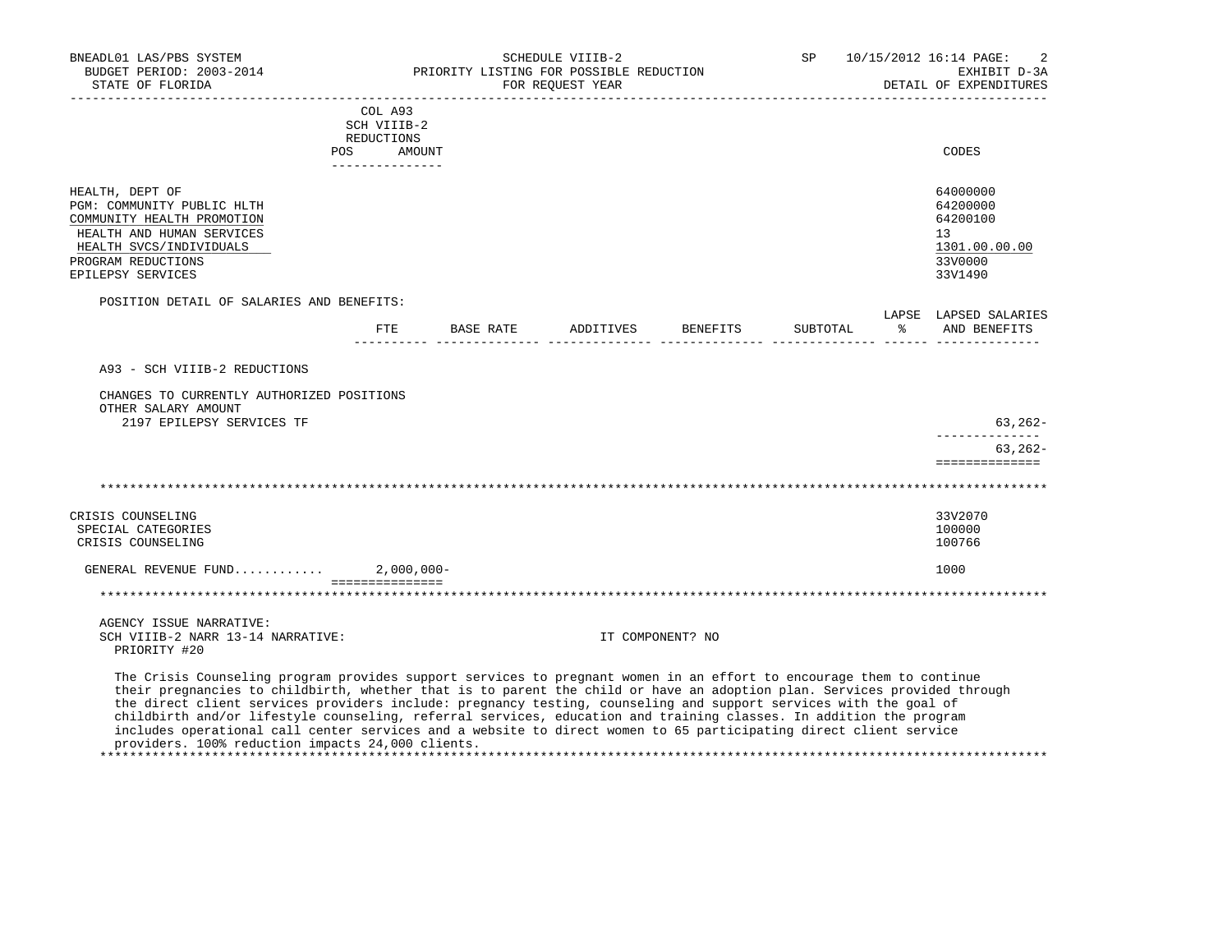| BNEADL01 LAS/PBS SYSTEM<br>BUDGET PERIOD: 2003-2014<br>STATE OF FLORIDA                                                                                                                                                                                  | SCHEDULE VIIIB-2<br>PRIORITY LISTING FOR POSSIBLE REDUCTION<br>FOR REOUEST YEAR | SP | 10/15/2012 16:14 PAGE: 3<br>EXHIBIT D-3A<br>DETAIL OF EXPENDITURES                                |
|----------------------------------------------------------------------------------------------------------------------------------------------------------------------------------------------------------------------------------------------------------|---------------------------------------------------------------------------------|----|---------------------------------------------------------------------------------------------------|
|                                                                                                                                                                                                                                                          | COL A93<br>SCH VIIIB-2<br>REDUCTIONS<br>POS<br>AMOUNT                           |    | CODES                                                                                             |
| HEALTH, DEPT OF<br>PGM: COMMUNITY PUBLIC HLTH<br>COMMUNITY HEALTH PROMOTION<br>HEALTH AND HUMAN SERVICES<br>HEALTH SVCS/INDIVIDUALS<br>STATE FUNDING REDUCTIONS<br>ELIMINATION OF SPECIAL PROJECTS<br>AID TO LOCAL GOVERNMENTS<br>G/A-RURAL PRIMARY CARE |                                                                                 |    | 64000000<br>64200000<br>64200100<br>13<br>1301.00.00.00<br>3300000<br>3300160<br>050000<br>050583 |
| GENERAL REVENUE FUND $3,000,000-$                                                                                                                                                                                                                        | ===============                                                                 |    | 1000                                                                                              |
| SPECIAL CATEGORIES<br>G/A-CONTRACTED SERVICES                                                                                                                                                                                                            |                                                                                 |    | 100000<br>100778                                                                                  |
| GENERAL REVENUE FUND $1.764.411$ -                                                                                                                                                                                                                       |                                                                                 |    | 1000                                                                                              |
| TOTAL: ELIMINATION OF SPECIAL PROJECTS<br>TOTAL ISSUE                                                                                                                                                                                                    | ===============<br>$4.764.411-$<br>================                             |    | 3300160                                                                                           |

\*\*\*\*\*\*\*\*\*\*\*\*\*\*\*\*\*\*\*\*\*\*\*\*\*\*\*\*\*\*\*\*\*\*\*\*\*\*\*\*\*\*\*\*\*\*\*\*\*\*\*\*\*\*\*\*\*\*\*\*\*\*\*\*\*\*\*\*\*\*\*\*\*\*\*\*\*\*\*\*\*\*\*\*\*\*\*\*\*\*\*\*\*\*\*\*\*\*\*\*\*\*\*\*\*\*\*\*\*\*\*\*\*\*\*\*\*\*\*\*\*\*\*\*\*\*\*

 AGENCY ISSUE NARRATIVE: SCH VIIIB-2 NARR 13-14 NARRATIVE: IT COMPONENT? NO PRIORITY #'s are listed below

 #04 Jessie Trice Community Health Center (Economic Opportunity)- Dade County \$52,422 Provides outreach services to clients. A contract with Jessie Trice Community Health Center provides cardiovascular risk assessments, referrals, education and follow-up services to the at risk population and/or racial and ethnic minorities of Dade county utilizing a mobile van. 2002-2003 proviso appropriation. This member project is part of the department's base budget and should be reviewed annually by the Legislature. 100% reduction impacts 650 clients for prevention and education, 50 outreach activities and risk assessments for 250.

## #07 Deerfield Beach High School Outpatient Family Health Center \$367,149

 This is a school based health center contracted to the North Broward Hospital District. The center provides primary health care, dental and school health services to students, their families and the communities surrounding Deerfield Beach. 1998-1999 proviso appropriation. This member project is part of the department's base budget and should be reviewed annually by the Legislature. 100% reduction impacts approximately 13,000 services.

## #10 Dental Clinics (University of Florida) \$714,519

 Provides dental care services through 6 University of Florida, College of Dentistry clinics and 9 community based clinics using students and residents. 1998-1999 proviso appropriation. This member project is part of the department's base budget and should be reviewed annually by the Legislature. 100% reduction impacts 4,000 clients.

## #11 Oral Health Disparities Dental Health Initiative \$346,678

 Provides funding for the expansion of county health department safety-net dental programs that are a vital component in an integrated, coordinated oral health system between public and private sectors. 2003-2004 proviso appropriation. This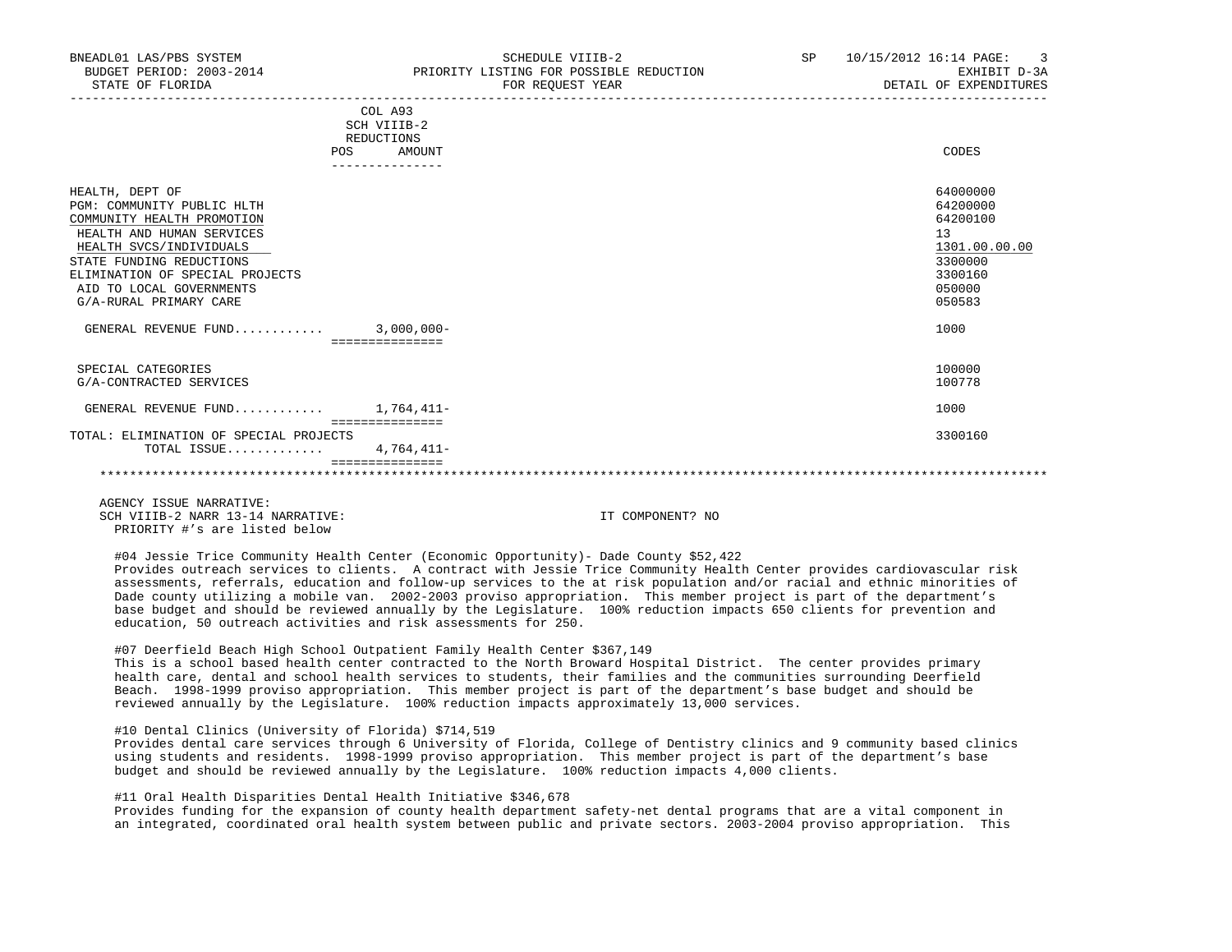| STATE OF FLORIDA                |            |                                                | FOR REOUEST YEAR | DETAIL OF EXPENDITURES |
|---------------------------------|------------|------------------------------------------------|------------------|------------------------|
|                                 | <b>POS</b> | COL A93<br>SCH VIIIB-2<br>REDUCTIONS<br>AMOUNT |                  | CODES                  |
|                                 |            | -------------                                  |                  |                        |
| HEALTH, DEPT OF                 |            |                                                |                  | 64000000               |
| PGM: COMMUNITY PUBLIC HLTH      |            |                                                |                  | 64200000               |
| COMMUNITY HEALTH PROMOTION      |            |                                                |                  | 64200100               |
| HEALTH AND HUMAN SERVICES       |            |                                                |                  | 13                     |
| HEALTH SVCS/INDIVIDUALS         |            |                                                |                  | 1301.00.00.00          |
| STATE FUNDING REDUCTIONS        |            |                                                |                  | 3300000                |
| ELIMINATION OF SPECIAL PROJECTS |            |                                                |                  | 3300160                |

 member project is part of the department's base budget and should be reviewed annually by the Legislature. 100% reduction impacts 1,400 clients.

#12 Community Smiles \$283,643

 Implements a Pediatric Dental Residency program with the Miami Children's Hospital. 2007-2008 proviso appropriation. This member project is part of the department's base budget and should be reviewed annually by the Legislature. 100% reduction impacts 4,000 clients.

#16 Rural Primary Care Residency Slots \$3,000,000

 This funding is provided for a rural primary care residency expansion initiative available to hospital based and non-hospital based osteopathic and allopathic graduate medical education programs. 2011-2012 proviso appropriation. This member project is part of the department's base budget and should be reviewed annually by the Legislature. 100% reduction impacts 16 resident clinic rotations at 1408 hours each in rural settings.

| RAPE CRISIS PROGRAM<br>SALARIES AND BENEFITS   |                               | 3300420<br>010000 |
|------------------------------------------------|-------------------------------|-------------------|
| RAPE CRISIS PROGRAM TF                         | $87,010-$<br>===============  | 2089              |
| EXPENSES                                       |                               | 040000            |
| RAPE CRISIS PROGRAM $TF$ 11,379-               |                               | 2089              |
| SPECIAL CATEGORIES<br>CONTRACTED SERVICES      |                               | 100000<br>100777  |
| RAPE CRISIS PROGRAM TF                         | $500 -$<br>===============    | 2089              |
| G/A-CONTRACTED SERVICES                        |                               | 100778            |
| GENERAL REVENUE FUND<br>RAPE CRISIS PROGRAM TF | 282,039-<br>1,505,421-        | 1000<br>2089      |
| TOTAL APPRO                                    | 1,787,460-<br>=============== |                   |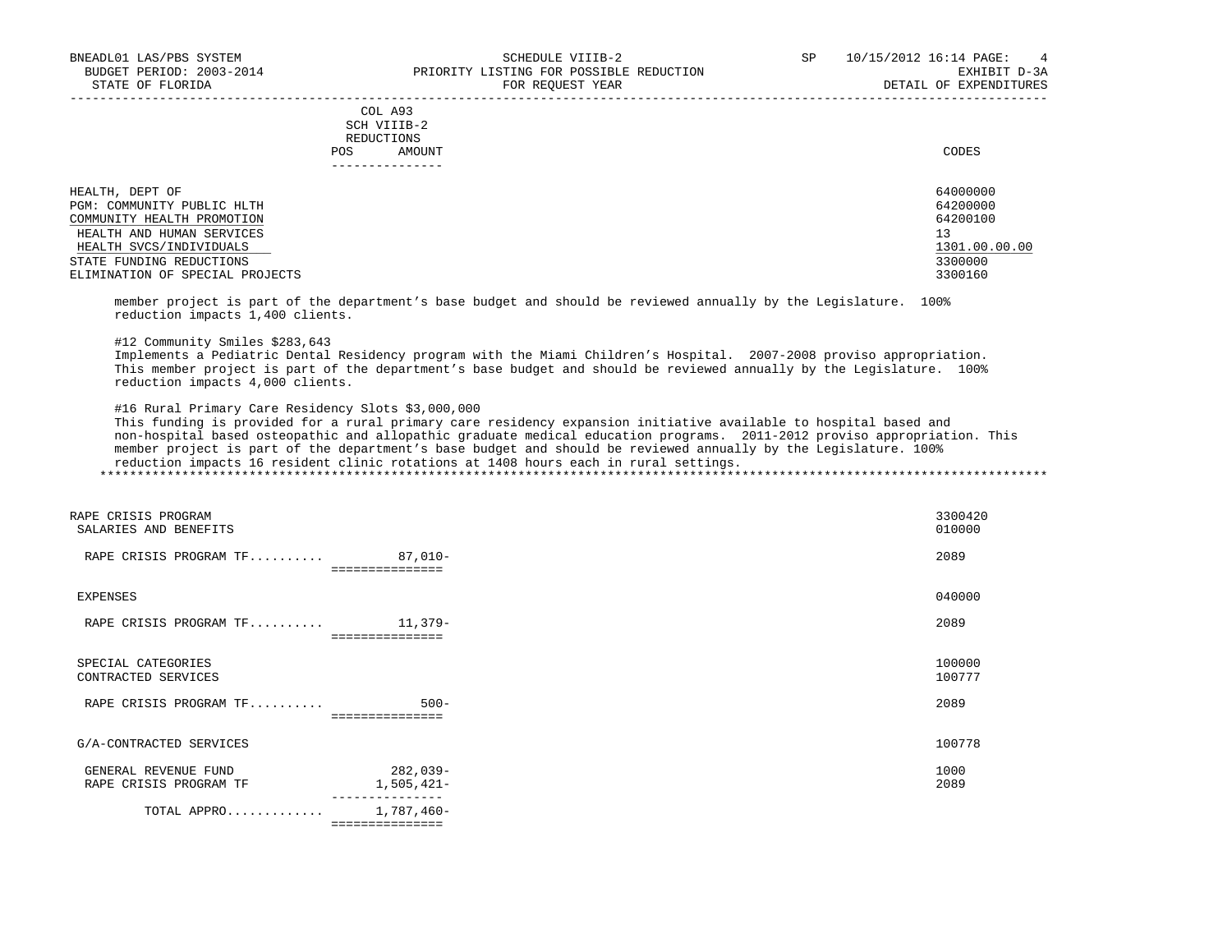| BNEADL01 LAS/PBS SYSTEM<br>BUDGET PERIOD: 2003-2014<br>STATE OF FLORIDA | PRIORITY LISTING FOR POSSIBLE REDUCTION           | SCHEDULE VIIIB-2<br>FOR REQUEST YEAR | SP and the set of the set of the set of the set of the set of the set of the set of the set of the set of the set of the set of the set of the set of the set of the set of the set of the set of the set of the set of the se | 10/15/2012 16:14 PAGE: 5<br>EXHIBIT D-3A<br>DETAIL OF EXPENDITURES |
|-------------------------------------------------------------------------|---------------------------------------------------|--------------------------------------|--------------------------------------------------------------------------------------------------------------------------------------------------------------------------------------------------------------------------------|--------------------------------------------------------------------|
|                                                                         | _______________________<br>COL A93<br>SCH VIIIB-2 |                                      |                                                                                                                                                                                                                                |                                                                    |
| POS                                                                     | REDUCTIONS<br>AMOUNT                              |                                      |                                                                                                                                                                                                                                | CODES                                                              |
| HEALTH, DEPT OF                                                         |                                                   |                                      |                                                                                                                                                                                                                                | 64000000                                                           |
| PGM: COMMUNITY PUBLIC HLTH                                              |                                                   |                                      |                                                                                                                                                                                                                                | 64200000                                                           |
| COMMUNITY HEALTH PROMOTION<br>HEALTH AND HUMAN SERVICES                 |                                                   |                                      |                                                                                                                                                                                                                                | 64200100<br>13                                                     |
| HEALTH SVCS/INDIVIDUALS                                                 |                                                   |                                      |                                                                                                                                                                                                                                | 1301.00.00.00                                                      |
| STATE FUNDING REDUCTIONS                                                |                                                   |                                      |                                                                                                                                                                                                                                | 3300000                                                            |
| RAPE CRISIS PROGRAM                                                     |                                                   |                                      |                                                                                                                                                                                                                                | 3300420                                                            |
| SPECIAL CATEGORIES                                                      |                                                   |                                      |                                                                                                                                                                                                                                | 100000                                                             |
| TR/DMS/HR SVCS/STW CONTRCT                                              |                                                   |                                      |                                                                                                                                                                                                                                | 107040                                                             |
| RAPE CRISIS PROGRAM TF                                                  | $712-$                                            |                                      |                                                                                                                                                                                                                                | 2089                                                               |
| TOTAL: RAPE CRISIS PROGRAM                                              | eccessessesses                                    |                                      |                                                                                                                                                                                                                                | 3300420                                                            |
| TOTAL ISSUE 1,887,061-                                                  |                                                   |                                      |                                                                                                                                                                                                                                |                                                                    |
|                                                                         |                                                   |                                      |                                                                                                                                                                                                                                |                                                                    |
| AGENCY ISSUE NARRATIVE:                                                 |                                                   |                                      |                                                                                                                                                                                                                                |                                                                    |
| SCH VIIIB-2 NARR 13-14 NARRATIVE:                                       |                                                   | IT COMPONENT? NO                     |                                                                                                                                                                                                                                |                                                                    |

 Revenue is generated from \$150 court cost assessed to persons who are found guilty of an act of sexual assault. Provides funding for the 31 rape crisis centers throughout the state. Services include, but are not limited to: 24 hour hotlines, information and referral, crisis intervention, counseling, case management, legal/medical advocacy and accompainment, community awareness initiatives, system coordination (among partnering agencies), therapy, support groups, medical/forensic examinations and medical evaluation. F.S. 794.056 100% reduction impacts 10,157 victims and 137,522 services.

PRIORITY #14

 Palm Beach County Rape Crisis Treatment Center \$282,039 Funds will provide sexual assault victims with crisis stabilization, expert medical care, forensic examinations, and trauma therapy. The project will identify a centralized hospital and/or community based facility where trained Sexual Assault Nurse Examiners (SANE) will conduct forensic rape examinations for the purpose of providing patient assessment and medical treatment, documenting and collecting forensic evidence, and preparing for offender prosecution. 2011-2012 proviso appropriation. This member project will be part of the department's base budget and should be reviewed annually by the Legislature. 100% reduction impacts 180 clients. \*\*\*\*\*\*\*\*\*\*\*\*\*\*\*\*\*\*\*\*\*\*\*\*\*\*\*\*\*\*\*\*\*\*\*\*\*\*\*\*\*\*\*\*\*\*\*\*\*\*\*\*\*\*\*\*\*\*\*\*\*\*\*\*\*\*\*\*\*\*\*\*\*\*\*\*\*\*\*\*\*\*\*\*\*\*\*\*\*\*\*\*\*\*\*\*\*\*\*\*\*\*\*\*\*\*\*\*\*\*\*\*\*\*\*\*\*\*\*\*\*\*\*\*\*\*\*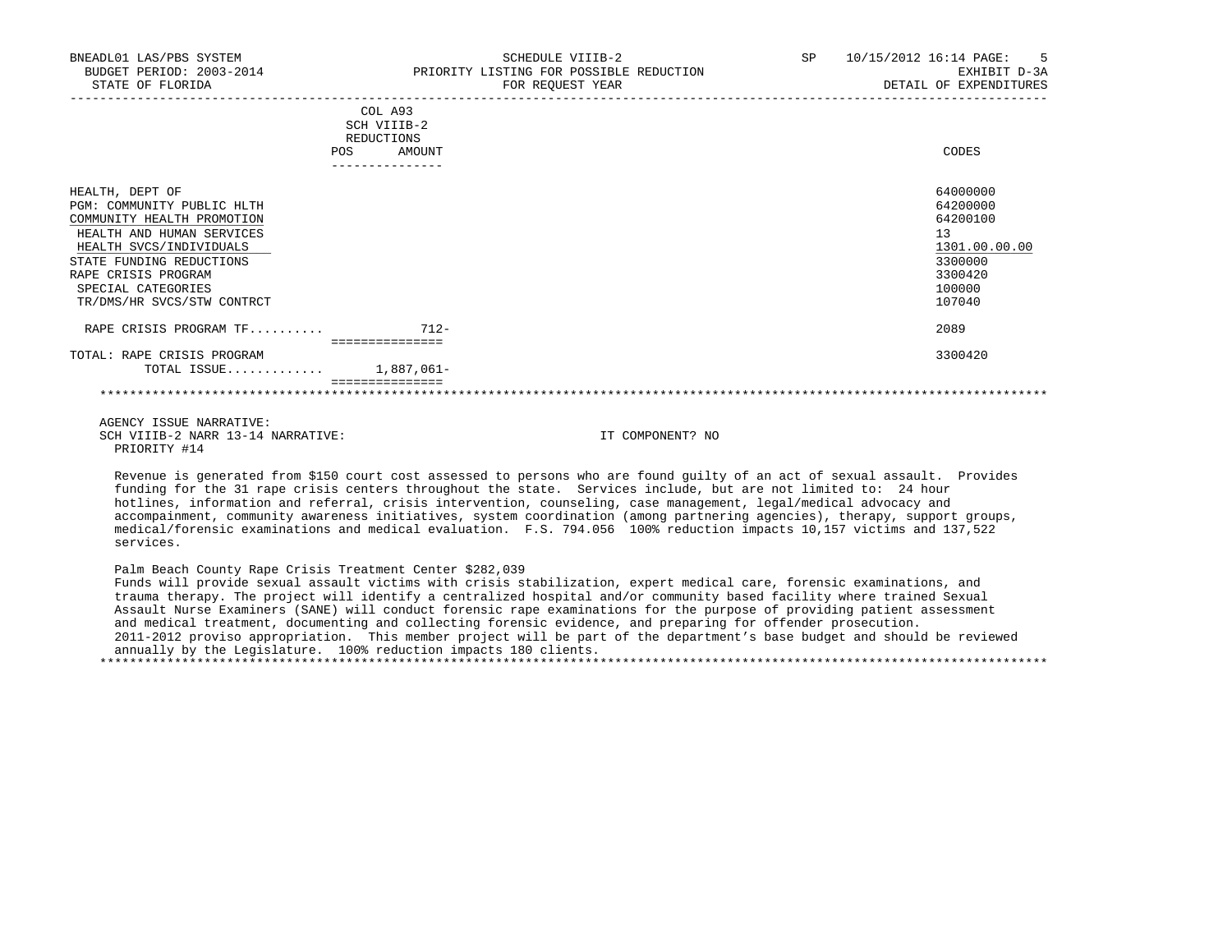| BNEADL01 LAS/PBS SYSTEM<br>BUDGET PERIOD: 2003-2014<br>STATE OF FLORIDA                                                                                                                |                                                                          |           | SCHEDULE VIIIB-2<br>PRIORITY LISTING FOR POSSIBLE REDUCTION<br>FOR REQUEST YEAR |          | SP       | 10/15/2012 16:14 PAGE:<br>6<br>EXHIBIT D-3A<br>DETAIL OF EXPENDITURES         |
|----------------------------------------------------------------------------------------------------------------------------------------------------------------------------------------|--------------------------------------------------------------------------|-----------|---------------------------------------------------------------------------------|----------|----------|-------------------------------------------------------------------------------|
|                                                                                                                                                                                        | COL A93<br>SCH VIIIB-2<br>REDUCTIONS<br>POS<br>AMOUNT<br>--------------- |           |                                                                                 |          |          | CODES                                                                         |
| HEALTH, DEPT OF<br>PGM: COMMUNITY PUBLIC HLTH<br>COMMUNITY HEALTH PROMOTION<br>HEALTH AND HUMAN SERVICES<br>HEALTH SVCS/INDIVIDUALS<br>STATE FUNDING REDUCTIONS<br>RAPE CRISIS PROGRAM |                                                                          |           |                                                                                 |          |          | 64000000<br>64200000<br>64200100<br>13<br>1301.00.00.00<br>3300000<br>3300420 |
| POSITION DETAIL OF SALARIES AND BENEFITS:                                                                                                                                              |                                                                          |           |                                                                                 |          |          |                                                                               |
|                                                                                                                                                                                        | FTE.                                                                     | BASE RATE | ADDITIVES                                                                       | BENEFITS | SUBTOTAL | LAPSE LAPSED SALARIES<br>% AND BENEFITS                                       |
| A93 - SCH VIIIB-2 REDUCTIONS                                                                                                                                                           |                                                                          |           |                                                                                 |          |          |                                                                               |
| CHANGES TO CURRENTLY AUTHORIZED POSITIONS<br>OTHER SALARY AMOUNT                                                                                                                       |                                                                          |           |                                                                                 |          |          |                                                                               |
| 2089 RAPE CRISIS PROGRAM TF                                                                                                                                                            |                                                                          |           |                                                                                 |          |          | $87,010-$                                                                     |
|                                                                                                                                                                                        |                                                                          |           |                                                                                 |          |          | $87.010 -$                                                                    |
|                                                                                                                                                                                        |                                                                          |           |                                                                                 |          |          | ==============                                                                |
| TOTAL: HEALTH SVCS/INDIVIDUALS<br>BY FUND TYPE                                                                                                                                         |                                                                          |           |                                                                                 |          |          | 1301.00.00.00                                                                 |
| GENERAL REVENUE FUND<br>TRUST FUNDS                                                                                                                                                    | $9,153,602-$<br>$3,127,159-$                                             |           |                                                                                 |          |          | 1000<br>2000                                                                  |
| TOTAL PROG COMP 12,280,761-                                                                                                                                                            | ---------------<br>===============                                       |           |                                                                                 |          |          |                                                                               |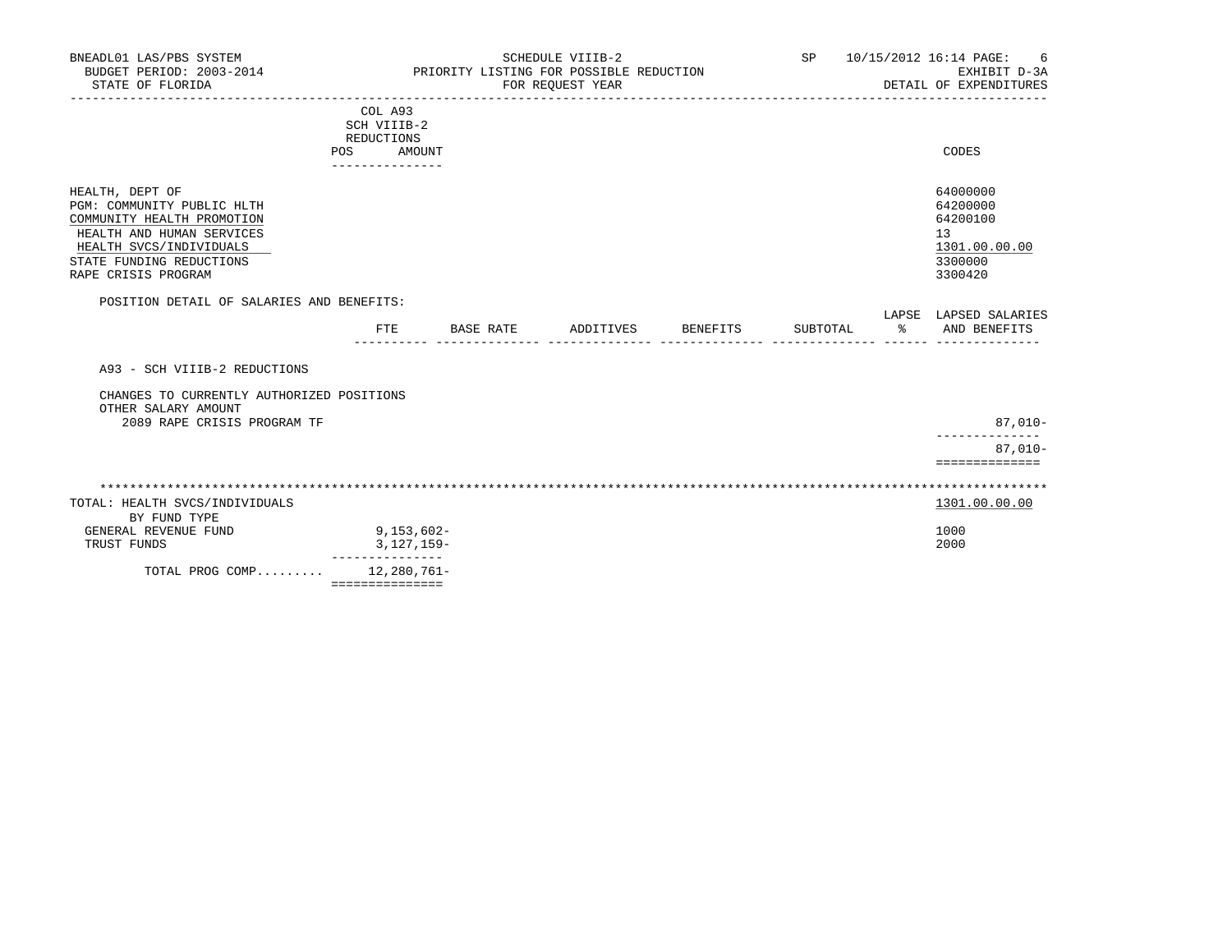| BNEADL01 LAS/PBS SYSTEM<br>BUDGET PERIOD: 2003-2014<br>STATE OF FLORIDA                                                                                                                                                                         | SCHEDULE VIIIB-2<br>PRIORITY LISTING FOR POSSIBLE REDUCTION<br>FOR REQUEST YEAR                                                                                                                                                                        | <b>SP</b> | 10/15/2012 16:14 PAGE:<br>7<br>EXHIBIT D-3A<br>DETAIL OF EXPENDITURES                             |
|-------------------------------------------------------------------------------------------------------------------------------------------------------------------------------------------------------------------------------------------------|--------------------------------------------------------------------------------------------------------------------------------------------------------------------------------------------------------------------------------------------------------|-----------|---------------------------------------------------------------------------------------------------|
|                                                                                                                                                                                                                                                 | COL A93<br>SCH VIIIB-2<br>REDUCTIONS                                                                                                                                                                                                                   |           |                                                                                                   |
| POS                                                                                                                                                                                                                                             | AMOUNT<br>---------------                                                                                                                                                                                                                              |           | CODES                                                                                             |
| HEALTH, DEPT OF<br>PGM: COMMUNITY PUBLIC HLTH<br>COMMUNITY HEALTH PROMOTION<br>GOV OPERATIONS/SUPPORT<br>EXEC LEADERSHIP/SUPPRT SVC<br>STATE FUNDING REDUCTIONS<br>ELIMINATION OF SPECIAL PROJECTS<br>SPECIAL CATEGORIES<br>BIOMEDICAL RESEARCH |                                                                                                                                                                                                                                                        |           | 64000000<br>64200000<br>64200100<br>16<br>1602.00.00.00<br>3300000<br>3300160<br>100000<br>101509 |
| GENERAL REVENUE FUND $3,000,000-$                                                                                                                                                                                                               |                                                                                                                                                                                                                                                        |           | 1000                                                                                              |
|                                                                                                                                                                                                                                                 | ===============                                                                                                                                                                                                                                        |           |                                                                                                   |
| AGENCY ISSUE NARRATIVE:<br>SCH VIIIB-2 NARR 13-14 NARRATIVE:<br>PRIORITY #15                                                                                                                                                                    | IT COMPONENT? NO                                                                                                                                                                                                                                       |           |                                                                                                   |
| biomedical research. 2012 proviso appropriation.                                                                                                                                                                                                | Sanford-Burnham Medical Research Institute works to establish activities and grant opportunities in relation to                                                                                                                                        |           |                                                                                                   |
| CASH IN LIEU OF BUDGET AUTHORITY<br>SPECIAL CATEGORIES<br>G/A-CONTRACTED SERVICES                                                                                                                                                               |                                                                                                                                                                                                                                                        |           | 3300400<br>100000<br>100778                                                                       |
| BIOMEDICAL RESEARCH TF                                                                                                                                                                                                                          | $5,988,906 -$<br>===============                                                                                                                                                                                                                       |           | 2245                                                                                              |
| ***********************************                                                                                                                                                                                                             |                                                                                                                                                                                                                                                        |           |                                                                                                   |
| AGENCY ISSUE NARRATIVE:<br>SCH VIIIB-2 NARR 13-14 NARRATIVE:<br>PRIORITY #26                                                                                                                                                                    | IT COMPONENT? NO                                                                                                                                                                                                                                       |           |                                                                                                   |
| budget appropriations for the cash.                                                                                                                                                                                                             | The Biomedical Research Trust Fund has non-recurring cash available to reduce the projected revenue shortfall. Continuing<br>revenue sources will support current budget appropriations; therefore, there is not a corresponding reduction in specific |           |                                                                                                   |
| TOTAL: EXEC LEADERSHIP/SUPPRT SVC                                                                                                                                                                                                               |                                                                                                                                                                                                                                                        |           | 1602.00.00.00                                                                                     |
| BY FUND TYPE<br>GENERAL REVENUE FUND<br>TRUST FUNDS                                                                                                                                                                                             | $3,000,000 -$<br>$5,988,906 -$<br>_______________                                                                                                                                                                                                      |           | 1000<br>2000                                                                                      |
| TOTAL PROG COMP                                                                                                                                                                                                                                 | 8,988,906-<br>===============                                                                                                                                                                                                                          |           |                                                                                                   |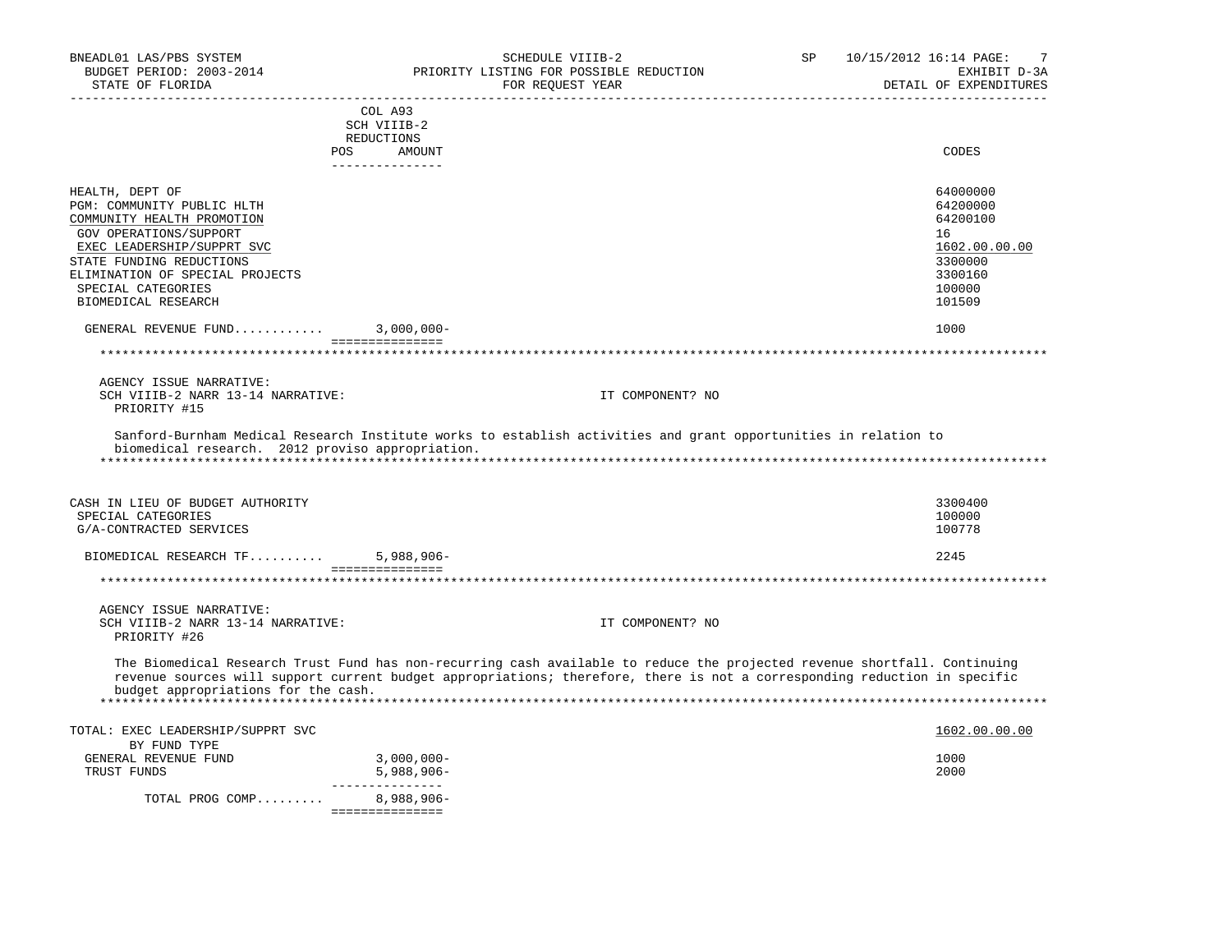|                                                   | COL A93<br>SCH VIIIB-2<br>REDUCTIONS<br>AMOUNT<br>POS.<br>____________ |  |
|---------------------------------------------------|------------------------------------------------------------------------|--|
| HEALTH, DEPT OF<br>PGM: COMMUNITY PUBLIC HLTH     |                                                                        |  |
| COMMUNITY HEALTH PROMOTION                        |                                                                        |  |
| TOTAL: COMMUNITY HEALTH PROMOTION<br>BY FUND TYPE |                                                                        |  |
| GENERAL REVENUE FUND                              | 12,153,602-                                                            |  |
| TRUST FUNDS                                       | $9,116,065 -$                                                          |  |
| TOTAL BUREAU                                      | 21,269,667-<br>===============                                         |  |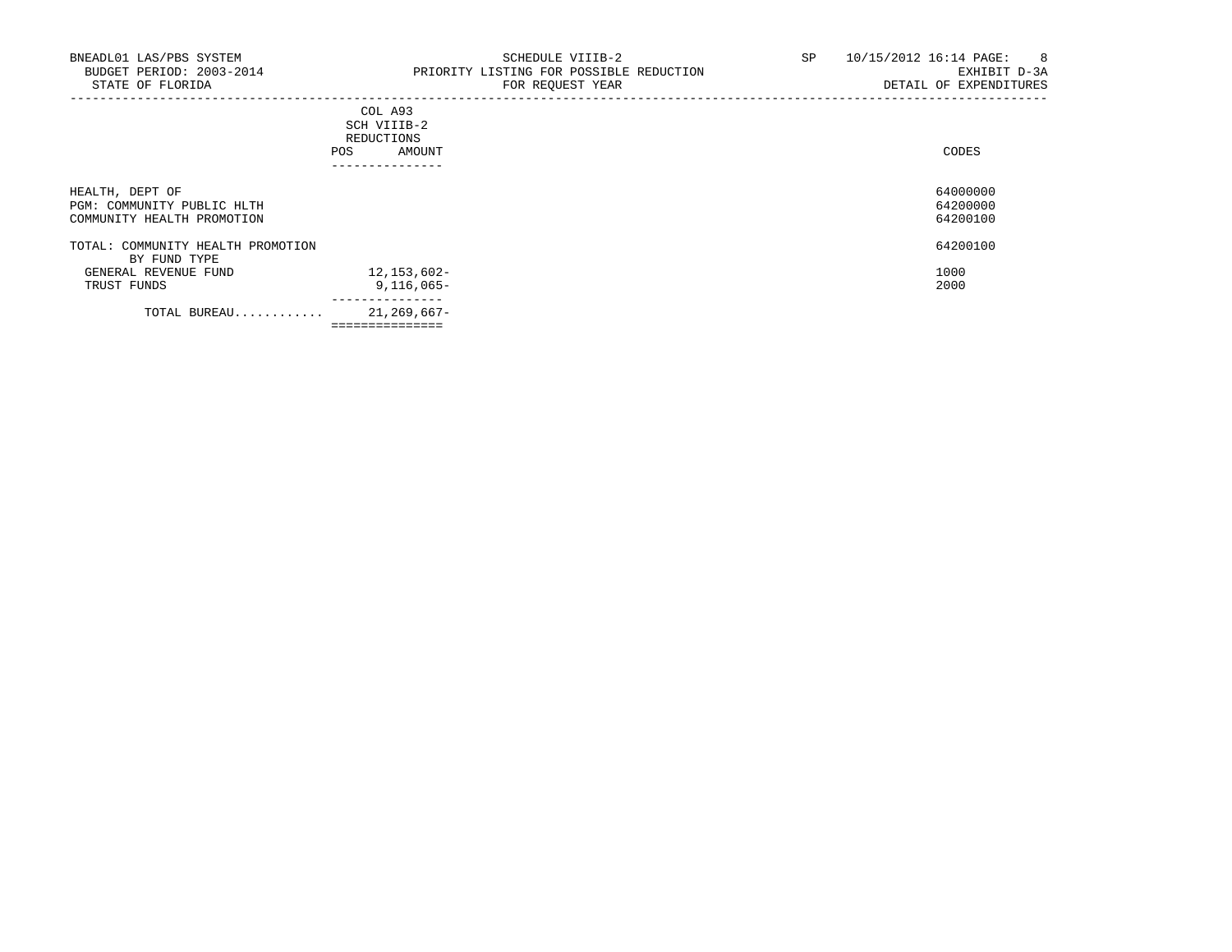| BNEADL01 LAS/PBS SYSTEM<br>BUDGET PERIOD: 2003-2014 PRIORITY LISTING FOR POSSIBLE REDUCTION<br>STATE OF FLORIDA                                                                                                                |     |                                                | SCHEDULE VIIIB-2<br>FOR REOUEST YEAR |                  | SP | 10/15/2012 16:14 PAGE:<br>$\overline{9}$<br>EXHIBIT D-3A<br>DETAIL OF EXPENDITURES      |
|--------------------------------------------------------------------------------------------------------------------------------------------------------------------------------------------------------------------------------|-----|------------------------------------------------|--------------------------------------|------------------|----|-----------------------------------------------------------------------------------------|
|                                                                                                                                                                                                                                | POS | COL A93<br>SCH VIIIB-2<br>REDUCTIONS<br>AMOUNT |                                      |                  |    | CODES                                                                                   |
| HEALTH, DEPT OF<br>PGM: COMMUNITY PUBLIC HLTH<br>DISEASE CNTRL/HLTH PROTECT<br>HEALTH AND HUMAN SERVICES<br>INST SERVICES/TUBERCULOSIS<br>PROGRAM REDUCTIONS<br>A. G. HOLLEY HOSPITAL/TUBERCULOSIS<br>CONTROL<br>FOOD PRODUCTS |     |                                                |                                      |                  |    | 64000000<br>64200000<br>64200200<br>13<br>1301.06.00.00<br>33V0000<br>33V0230<br>070000 |
| GENERAL REVENUE FUND $163,279-$                                                                                                                                                                                                |     |                                                |                                      |                  |    | 1000                                                                                    |
|                                                                                                                                                                                                                                |     |                                                |                                      |                  |    |                                                                                         |
| AGENCY ISSUE NARRATIVE:<br>SCH VIIIB-2 NARR 13-14 NARRATIVE:<br>PRIORITY #21<br>A.G. Holley hospital will officially close the campus by January 1, 2013. Patients at A. G. Holley were transferred to                         |     |                                                |                                      | IT COMPONENT? NO |    |                                                                                         |
| other facilities in June and July, 2012. The categorical funding for food products at A.G. Holley will not be necessary                                                                                                        |     |                                                |                                      |                  |    |                                                                                         |

 other facilities in June and July, 2012. The categorical funding for food products at A.G. Holley will not be necessary in fiscal year 2013-2014. \*\*\*\*\*\*\*\*\*\*\*\*\*\*\*\*\*\*\*\*\*\*\*\*\*\*\*\*\*\*\*\*\*\*\*\*\*\*\*\*\*\*\*\*\*\*\*\*\*\*\*\*\*\*\*\*\*\*\*\*\*\*\*\*\*\*\*\*\*\*\*\*\*\*\*\*\*\*\*\*\*\*\*\*\*\*\*\*\*\*\*\*\*\*\*\*\*\*\*\*\*\*\*\*\*\*\*\*\*\*\*\*\*\*\*\*\*\*\*\*\*\*\*\*\*\*\*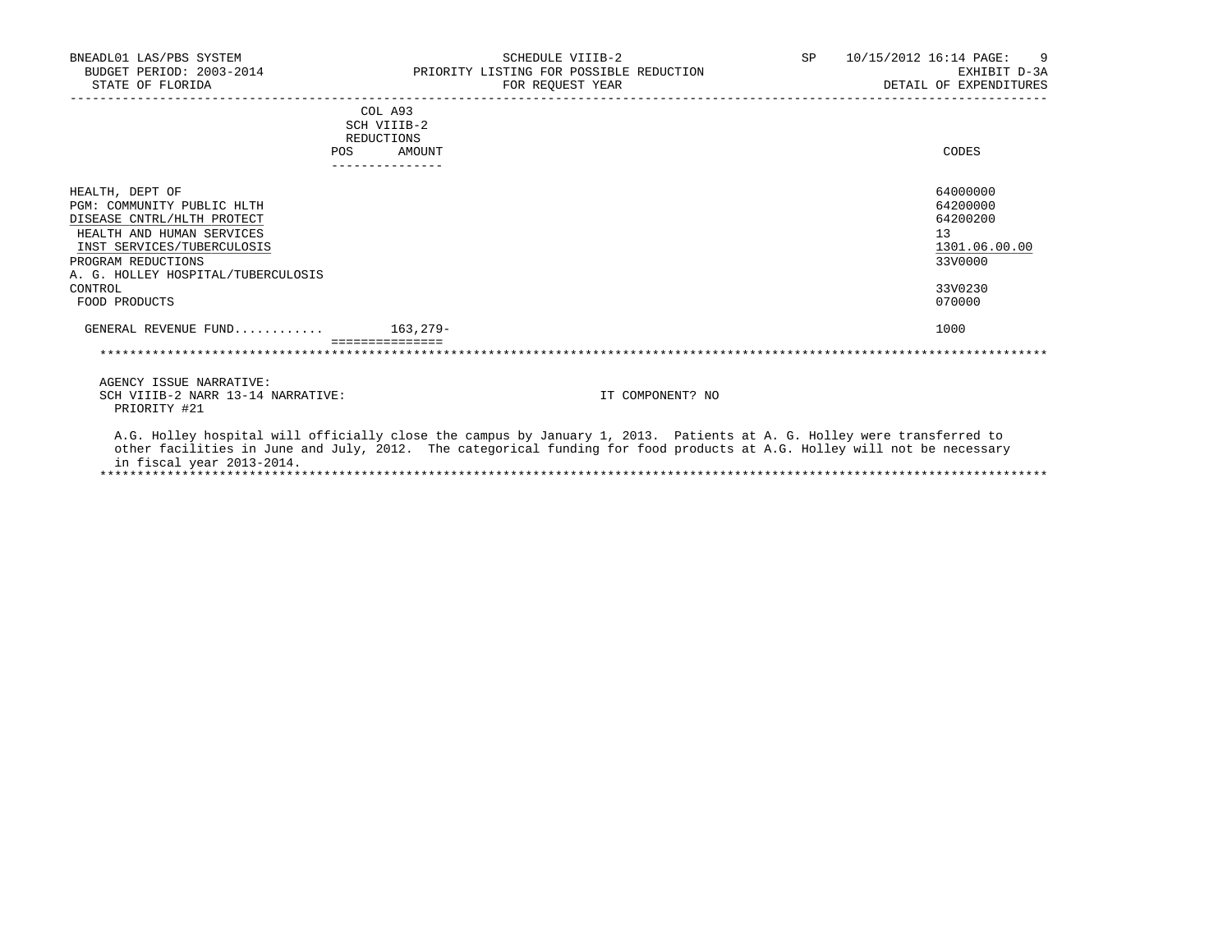| BNEADL01 LAS/PBS SYSTEM<br>BUDGET PERIOD: 2003-2014<br>STATE OF FLORIDA                                                                                                                                                             |                                             |        | SCHEDULE VIIIB-2<br>PRIORITY LISTING FOR POSSIBLE REDUCTION<br>FOR REQUEST YEAR | SP | 10/15/2012 16:14 PAGE: 10<br>EXHIBIT D-3A<br>DETAIL OF EXPENDITURES                               |
|-------------------------------------------------------------------------------------------------------------------------------------------------------------------------------------------------------------------------------------|---------------------------------------------|--------|---------------------------------------------------------------------------------|----|---------------------------------------------------------------------------------------------------|
|                                                                                                                                                                                                                                     | COL A93<br>SCH VIIIB-2<br>REDUCTIONS<br>POS | AMOUNT |                                                                                 |    | CODES                                                                                             |
| HEALTH, DEPT OF<br>PGM: COMMUNITY PUBLIC HLTH<br>CTY HLTH LOC HLTH NEED<br>HEALTH AND HUMAN SERVICES<br>COUNTY HEALTH DEPARTMENTS<br>STATE FUNDING REDUCTIONS<br>RECONCILING ITEMS<br>SPECIAL CATEGORIES<br>G/A-CONTRACTED SERVICES |                                             |        |                                                                                 |    | 64000000<br>64200000<br>64200700<br>13<br>1306.00.00.00<br>3300000<br>3300210<br>100000<br>100778 |
| COUNTY HEALTH DEPT TF 21,294,817-                                                                                                                                                                                                   | ----------------                            |        |                                                                                 |    | 2141                                                                                              |

 AGENCY ISSUE NARRATIVE: SCH VIIIB-2 NARR 13-14 NARRATIVE: IT COMPONENT? NO PRIORITY #01

 The County Health Department Trust Fund budget is comprised of state, local and federal funding sources. An exclusion was allowed for federal funds. In addition, local funds are part of the double budget to support services for contributions from Boards of County Commissioners, Health Care Taxes, Fees, Medicaid, Medicare, Third Party Insurance, Local Grants, Direct Federal Grants, and other local contributions; therefore, these sources of revenue are non-state funds using County Health Department Trust Fund budget authority. \$418,130,885 (5%=\$20,906,544) in local funds is an estimate that is expected to be received for the County Health Departments outside of federal and state funds.

\*\*\*\*\*\*\*\*\*\*\*\*\*\*\*\*\*\*\*\*\*\*\*\*\*\*\*\*\*\*\*\*\*\*\*\*\*\*\*\*\*\*\*\*\*\*\*\*\*\*\*\*\*\*\*\*\*\*\*\*\*\*\*\*\*\*\*\*\*\*\*\*\*\*\*\*\*\*\*\*\*\*\*\*\*\*\*\*\*\*\*\*\*\*\*\*\*\*\*\*\*\*\*\*\*\*\*\*\*\*\*\*\*\*\*\*\*\*\*\*\*\*\*\*\*\*\*

 In addition, funding from the Tobacco constitutional amendment is provided to the county health departments. Therefore, a corresponding exclusion for the double budget in the County Health Department Trust Fund is needed. \$7,765,540  $(5\frac{273}{3})$ \*\*\*\*\*\*\*\*\*\*\*\*\*\*\*\*\*\*\*\*\*\*\*\*\*\*\*\*\*\*\*\*\*\*\*\*\*\*\*\*\*\*\*\*\*\*\*\*\*\*\*\*\*\*\*\*\*\*\*\*\*\*\*\*\*\*\*\*\*\*\*\*\*\*\*\*\*\*\*\*\*\*\*\*\*\*\*\*\*\*\*\*\*\*\*\*\*\*\*\*\*\*\*\*\*\*\*\*\*\*\*\*\*\*\*\*\*\*\*\*\*\*\*\*\*\*\*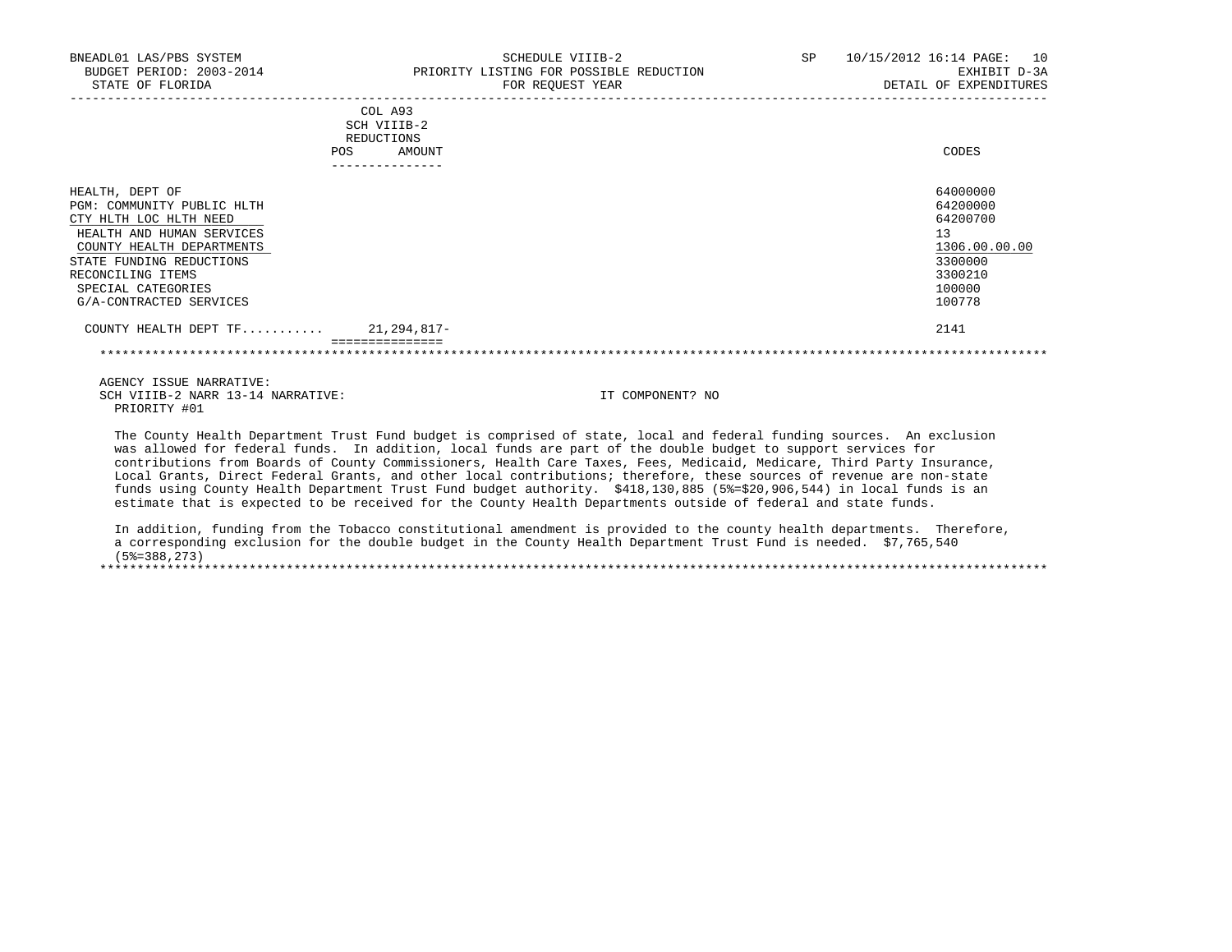BUDGET PERIOD: 2003-2014 PRIORITY LISTING FOR POSSIBLE REDUCTION EXHIBIT D-3A STATE OF FLORIDA GOVERNMENT CONSUMING THE STATE OF THE SEPARATE OF EXPENDITURES ----------------------------------------------------------------------------------------------------------------------------------- COL A93 SCH VIIIB-2 REDUCTIONS POS AMOUNT CODES --------------- HEALTH, DEPT OF 64000000 PGM: COMMUNITY PUBLIC HLTH 64200000<br>
PGM: COMMUNITY PUBLIC HLTH 64200700<br>
CTY HLTH LOC HLTH NEED CTY HLTH LOC HLTH NEED HEALTH AND HUMAN SERVICES 13 and the services of the service of the service of the services of the services of the services of the services of the services of the services of the services of the services of the service of  $\frac{\text{LOCAL} \text{ HEALTH} \text{ NEEDS}}{3300000}$  and  $\frac{1306.01}{3300000}$ STATE FUNDING REDUCTIONS 3300000<br>ELIMINATION OF SPECIAL PROJECTS ELIMINATION OF SPECIAL PROJECTS AID TO LOCAL GOVERNMENTS 050000 COMMUNITY HLTH INITIATIVES GENERAL REVENUE FUND............ 401,797- 1000 =============== \*\*\*\*\*\*\*\*\*\*\*\*\*\*\*\*\*\*\*\*\*\*\*\*\*\*\*\*\*\*\*\*\*\*\*\*\*\*\*\*\*\*\*\*\*\*\*\*\*\*\*\*\*\*\*\*\*\*\*\*\*\*\*\*\*\*\*\*\*\*\*\*\*\*\*\*\*\*\*\*\*\*\*\*\*\*\*\*\*\*\*\*\*\*\*\*\*\*\*\*\*\*\*\*\*\*\*\*\*\*\*\*\*\*\*\*\*\*\*\*\*\*\*\*\*\*\* AGENCY ISSUE NARRATIVE: SCH VIIIB-2 NARR 13-14 NARRATIVE: IT COMPONENT? NO PRIORITY #s are listed below #02 Minority Outreach at Penalver Clinic - Dade County \$319,514 Provides community outreach services to the Little Havana area and surrounding communities of Miami-Dade county by increasing health awareness within communities by conducting cardiovascular assessments and screenings among high-risk populations, improving health outcomes of racial and ethnic populations via collaborative, broad based participation between the public and private sector. 2000-2001 proviso appropriation. This member project is part of the department's base budget and should be reviewed annually by the Legislature. 100% reduction impacts 4,670 clients. #03 Manatee County Rural Health Services \$82,283 Provides primary care and laboratory services to indigent and under served populations in Manatee and DeSoto counties. This is a federally qualified health center. 2001-2002 proviso appropriation. This member project is part of the department's base budget and should be reviewed annually by the Legislature. 100% reduction impacts 10,000 clients. \*\*\*\*\*\*\*\*\*\*\*\*\*\*\*\*\*\*\*\*\*\*\*\*\*\*\*\*\*\*\*\*\*\*\*\*\*\*\*\*\*\*\*\*\*\*\*\*\*\*\*\*\*\*\*\*\*\*\*\*\*\*\*\*\*\*\*\*\*\*\*\*\*\*\*\*\*\*\*\*\*\*\*\*\*\*\*\*\*\*\*\*\*\*\*\*\*\*\*\*\*\*\*\*\*\*\*\*\*\*\*\*\*\*\*\*\*\*\*\*\*\*\*\*\*\*\* REDUCE TOBACCO CONTRIBUTIONS TO COUNTY HEALTH DEPARTMENTS 3300410 AID TO LOCAL GOVERNMENTS 650000 AND TO LOCAL GOVERNMENTS 650000 EXAMPLE TO LOCAL GOVERNMENTS 650000 AND TO LOCAL GOVERNMENTS CONTR TO COUNTY HLTH UNITS TOBACCO SETTLEMENT TF........... 1,651,522- 2122 =============== \*\*\*\*\*\*\*\*\*\*\*\*\*\*\*\*\*\*\*\*\*\*\*\*\*\*\*\*\*\*\*\*\*\*\*\*\*\*\*\*\*\*\*\*\*\*\*\*\*\*\*\*\*\*\*\*\*\*\*\*\*\*\*\*\*\*\*\*\*\*\*\*\*\*\*\*\*\*\*\*\*\*\*\*\*\*\*\*\*\*\*\*\*\*\*\*\*\*\*\*\*\*\*\*\*\*\*\*\*\*\*\*\*\*\*\*\*\*\*\*\*\*\*\*\*\*\* AGENCY ISSUE NARRATIVE: SCH VIIIB-2 NARR 13-14 NARRATIVE: IT COMPONENT? NO PRIORITY #22 Funding is distributed to all 67 county health departments to augment current resources. Each county expends their portion of these funds to provide various client services that are not fully funded from other direct sources of revenue.

\*\*\*\*\*\*\*\*\*\*\*\*\*\*\*\*\*\*\*\*\*\*\*\*\*\*\*\*\*\*\*\*\*\*\*\*\*\*\*\*\*\*\*\*\*\*\*\*\*\*\*\*\*\*\*\*\*\*\*\*\*\*\*\*\*\*\*\*\*\*\*\*\*\*\*\*\*\*\*\*\*\*\*\*\*\*\*\*\*\*\*\*\*\*\*\*\*\*\*\*\*\*\*\*\*\*\*\*\*\*\*\*\*\*\*\*\*\*\*\*\*\*\*\*\*\*\*

BNEADL01 LAS/PBS SYSTEM SCHEDULE VIIIB-2 SEHEDULE VIIIB-2 SP 10/15/2012 16:14 PAGE: 11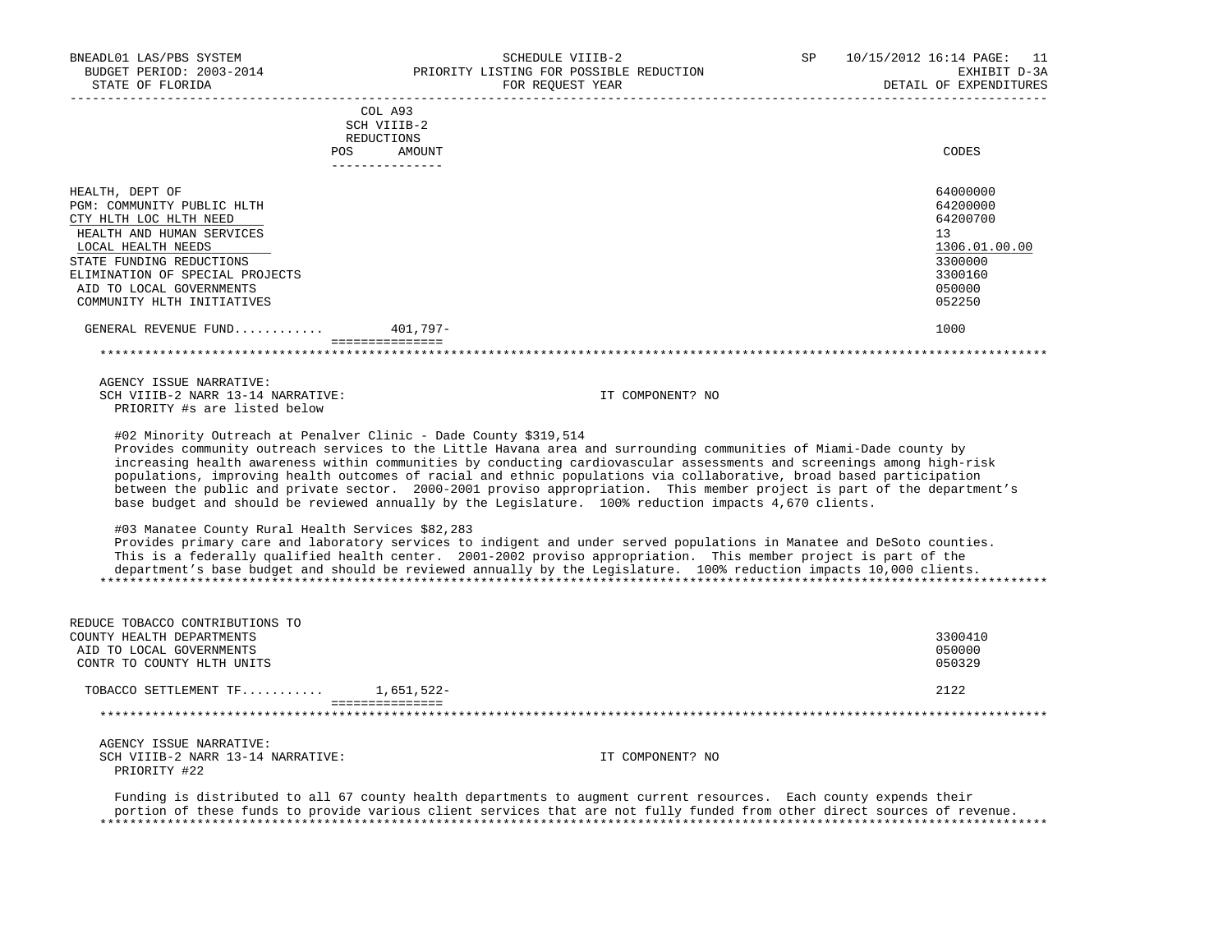| COL A93<br>SCH VIIIB-2<br>REDUCTIONS<br>AMOUNT<br>POS |                                                                                         | CODES                                                   |
|-------------------------------------------------------|-----------------------------------------------------------------------------------------|---------------------------------------------------------|
|                                                       |                                                                                         |                                                         |
|                                                       |                                                                                         | 64000000<br>64200000<br>64200700<br>13<br>1306.01.00.00 |
|                                                       |                                                                                         | 1306.01.00.00                                           |
|                                                       |                                                                                         |                                                         |
|                                                       |                                                                                         | 1000                                                    |
|                                                       |                                                                                         | 2000                                                    |
| TOTAL PROG COMP<br>$2,053,319-$                       |                                                                                         |                                                         |
|                                                       |                                                                                         | 64200700                                                |
|                                                       |                                                                                         | 1000                                                    |
|                                                       |                                                                                         | 2000                                                    |
|                                                       |                                                                                         |                                                         |
|                                                       |                                                                                         |                                                         |
| ===============                                       |                                                                                         |                                                         |
| TOTAL BUREAU                                          | 401,797-<br>1,651,522-<br>===============<br>401,797-<br>$22,946,339-$<br>23, 348, 136- |                                                         |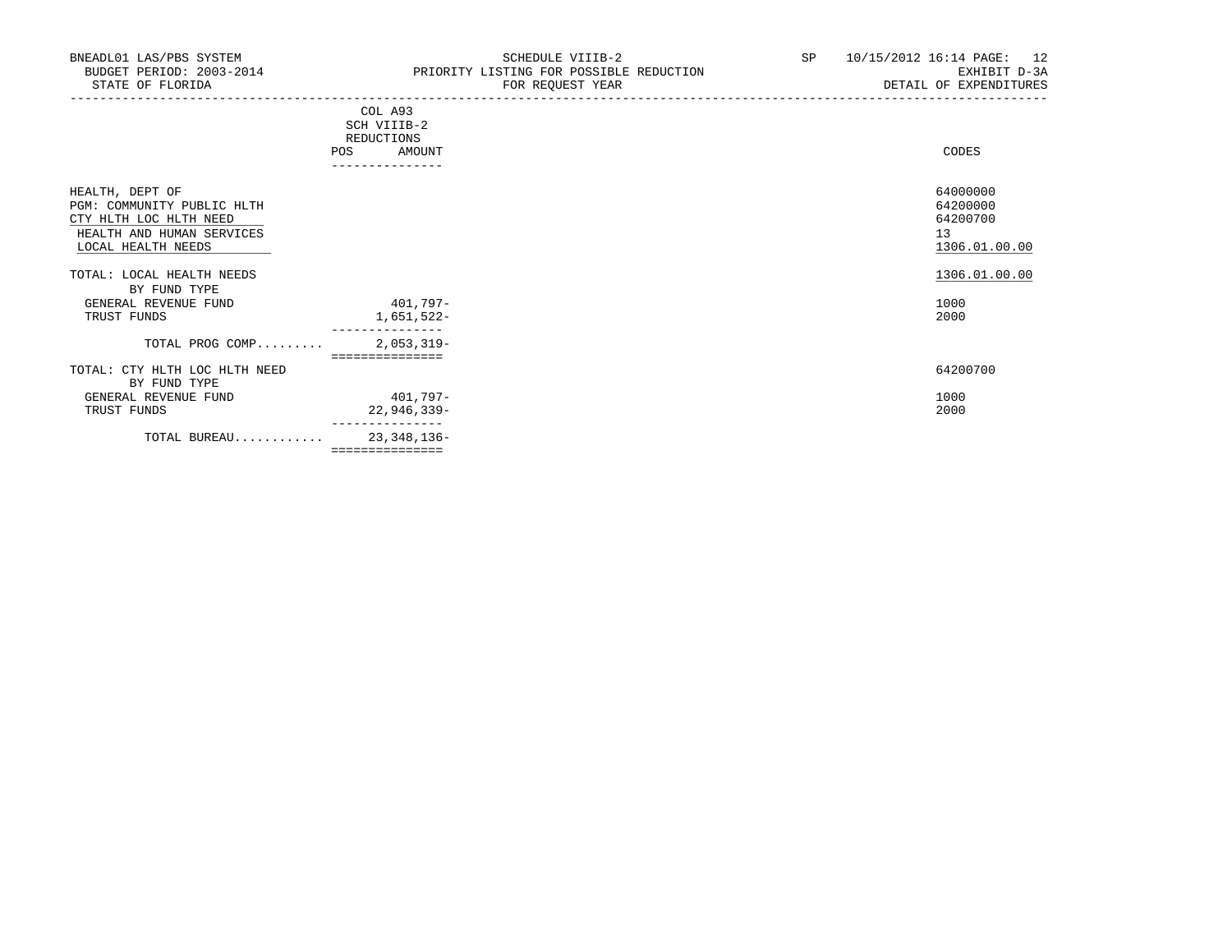----------------------------------------------------------------------------------------------------------------------------------- COL A93 SCH VIIIB-2 REDUCTIONS POS AMOUNT CODES ---------------

| HEALTH, DEPT OF                 |                             | 64000000      |
|---------------------------------|-----------------------------|---------------|
| PGM: COMMUNITY PUBLIC HLTH      |                             | 64200000      |
| SW PUBLIC HLTH SUPPORT SVC      |                             | 64200800      |
| HEALTH AND HUMAN SERVICES       |                             | 13            |
| HEALTH SVCS/INDIVIDUALS         |                             | 1301.00.00.00 |
| STATE FUNDING REDUCTIONS        |                             | 3300000       |
| ELIMINATION OF SPECIAL PROJECTS |                             | 3300160       |
| SPECIAL CATEGORIES              |                             | 100000        |
| G/A-CONTRACTED SERVICES         |                             | 100778        |
| GENERAL REVENUE FUND            | $1,255,014-$                | 1000          |
|                                 | . = = = = = = = = = = = = = |               |

 AGENCY ISSUE NARRATIVE: SCH VIIIB-2 NARR 13-14 NARRATIVE: IT COMPONENT? NO PRIORITY #s are listed below

#06 Jessie Trice Cancer Center - Dade County \$156,485

 Provides smokers with prevention education, risk assessments and community-based screenings for minority inner city residents of Miami-Dade and provides education and screenings for breast and cervical cancer in Broward county. 2000-2001 proviso appropriation. This member project is part of the department's base budget and should be reviewed annually by the Legislature. 100% reduction impacts 1,100 clients.

#08 Southwest Alachua County Primary and Community Health Care Clinic \$98,529

 The clinic is operated by the University of Florida, College of Nursing and provides comprehensive primary care services to indigent/uninsured clients in Southwest Alachua County. Services are for children and adults and may include community health activities, health screenings and health promotion. 2000-2001 proviso appropriation. This member project is part of the department's base budget and should be reviewed annually by the Legislature. 100% reduction impacts 1,600 services.

#13 Traumatic Brain Injury Association \$1,000,000

 Provides prevention, education and support services through the Family and Community Support Program for brain and spinal cord injured individuals. Also provides resources to individuals, family members, advocates and professionals who serve individuals with traumatic brain injuries. 2000-2001 and 2004-2005 proviso appropriation. This member project is part of the department's base budget and should be reviewed annually by the Legislature. 100% reduction impacts services to 1,410 clients and 3,900 calls for information and referral services.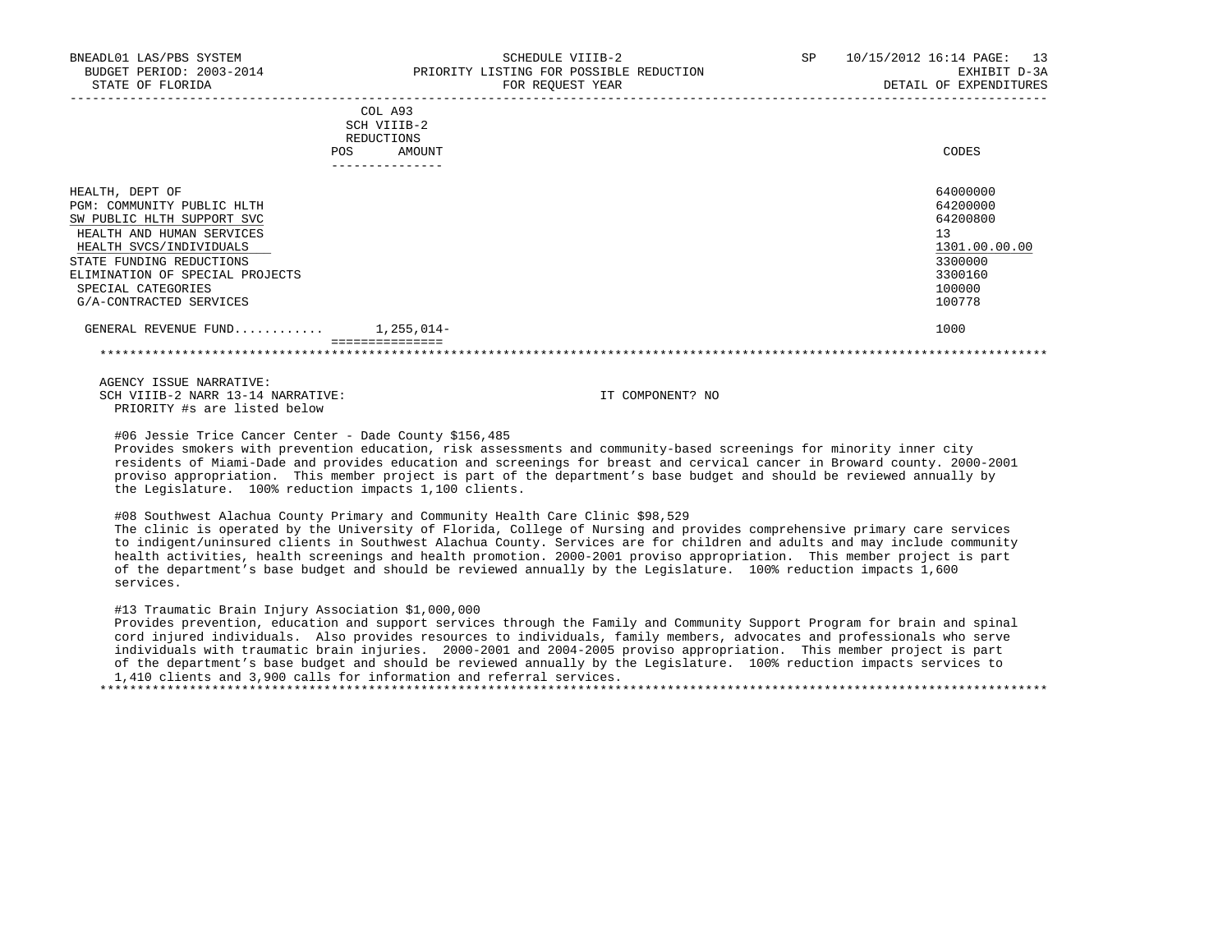| BNEADL01 LAS/PBS SYSTEM<br>STATE OF FLORIDA       | SCHEDULE VIIIB-2<br>BUDGET PERIOD: 2003-2014 TRIORITY LISTING FOR POSSIBLE REDUCTION<br>FOR REQUEST YEAR        | SP <sub>2</sub> | 10/15/2012 16:14 PAGE: 14<br>EXHIBIT D-3A<br>DETAIL OF EXPENDITURES |
|---------------------------------------------------|-----------------------------------------------------------------------------------------------------------------|-----------------|---------------------------------------------------------------------|
|                                                   | COL A93<br>SCH VIIIB-2                                                                                          |                 |                                                                     |
|                                                   | REDUCTIONS                                                                                                      |                 |                                                                     |
|                                                   | <b>POS</b><br>AMOUNT                                                                                            |                 | CODES                                                               |
| HEALTH, DEPT OF                                   |                                                                                                                 |                 | 64000000                                                            |
| PGM: COMMUNITY PUBLIC HLTH                        |                                                                                                                 |                 | 64200000                                                            |
| SW PUBLIC HLTH SUPPORT SVC                        |                                                                                                                 |                 | 64200800                                                            |
| HEALTH AND HUMAN SERVICES                         |                                                                                                                 |                 | 13                                                                  |
| ENVIRONMENTAL HEALTH                              |                                                                                                                 |                 | 1302.00.00.00                                                       |
| STATE FUNDING REDUCTIONS                          |                                                                                                                 |                 | 3300000                                                             |
| CASH IN LIEU OF BUDGET AUTHORITY                  |                                                                                                                 |                 | 3300400                                                             |
| SPECIAL CATEGORIES                                |                                                                                                                 |                 | 100000                                                              |
| G/A-CONTRACTED SERVICES                           |                                                                                                                 |                 | 100778                                                              |
| RADIATION PROTECTION $TF$ 1,500,000-              |                                                                                                                 |                 | 2569                                                                |
|                                                   |                                                                                                                 |                 |                                                                     |
| AGENCY ISSUE NARRATIVE:                           |                                                                                                                 |                 |                                                                     |
| SCH VIIIB-2 NARR 13-14 NARRATIVE:<br>PRIORITY #24 | IT COMPONENT? NO                                                                                                |                 |                                                                     |
|                                                   | The Radiation Protection Trust Fund has non-recurring cash available to reduce the projected revenue shortfall. |                 |                                                                     |

 Continuing revenue sources will support current budget appropriations; therefore, there is not a corresponding reduction in specific budget appropriations for the cash. \*\*\*\*\*\*\*\*\*\*\*\*\*\*\*\*\*\*\*\*\*\*\*\*\*\*\*\*\*\*\*\*\*\*\*\*\*\*\*\*\*\*\*\*\*\*\*\*\*\*\*\*\*\*\*\*\*\*\*\*\*\*\*\*\*\*\*\*\*\*\*\*\*\*\*\*\*\*\*\*\*\*\*\*\*\*\*\*\*\*\*\*\*\*\*\*\*\*\*\*\*\*\*\*\*\*\*\*\*\*\*\*\*\*\*\*\*\*\*\*\*\*\*\*\*\*\*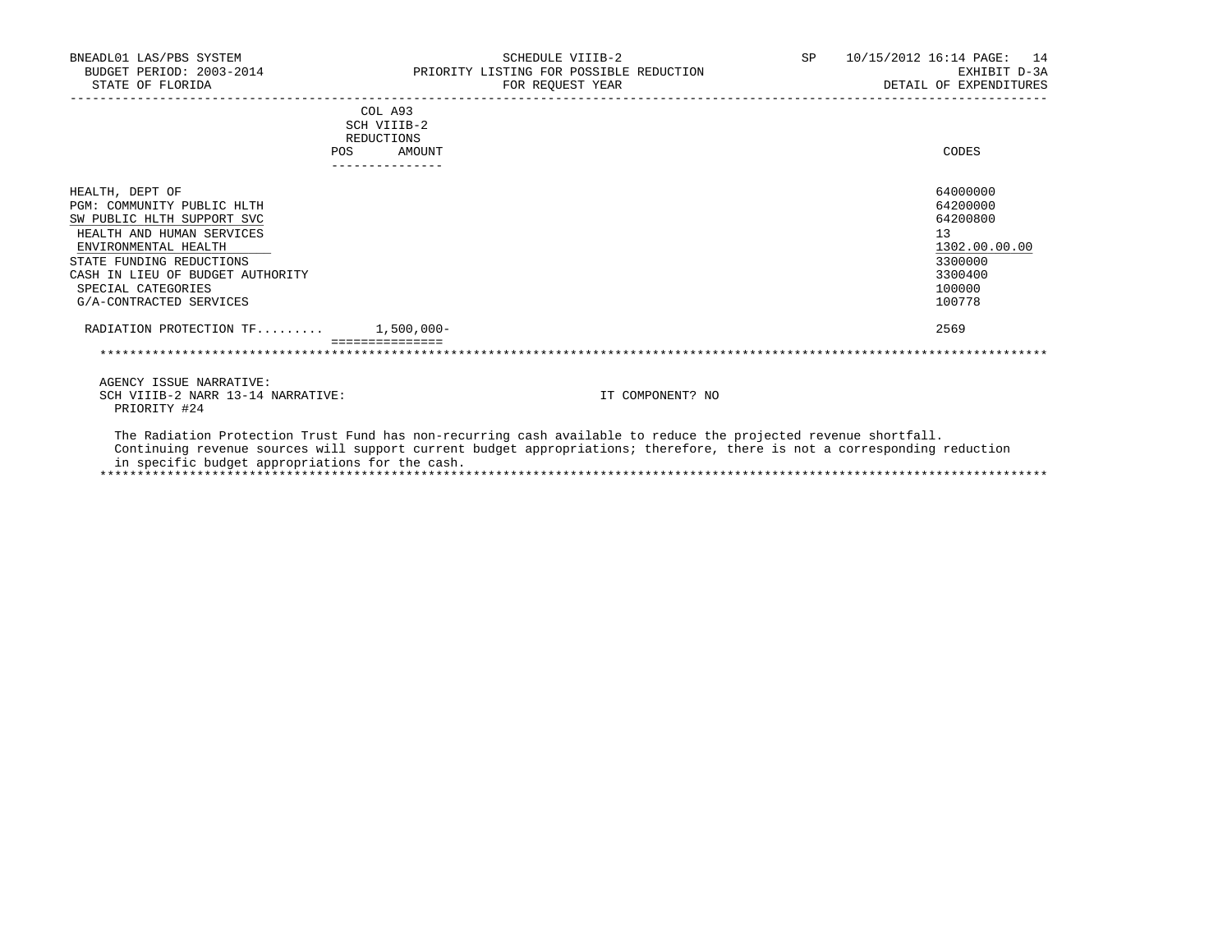| BNEADL01 LAS/PBS SYSTEM<br>BUDGET PERIOD: 2003-2014<br>STATE OF FLORIDA                                                                                                                                                                              |                                                       | SCHEDULE VIIIB-2<br>PRIORITY LISTING FOR POSSIBLE REDUCTION<br>FOR REQUEST YEAR | SP 10/15/2012 16:14 PAGE: 15<br>EXHIBIT D-3A<br>DETAIL OF EXPENDITURES                            |
|------------------------------------------------------------------------------------------------------------------------------------------------------------------------------------------------------------------------------------------------------|-------------------------------------------------------|---------------------------------------------------------------------------------|---------------------------------------------------------------------------------------------------|
|                                                                                                                                                                                                                                                      | COL A93<br>SCH VIIIB-2<br>REDUCTIONS<br>POS<br>AMOUNT |                                                                                 | CODES                                                                                             |
| HEALTH, DEPT OF<br>PGM: COMMUNITY PUBLIC HLTH<br>SW PUBLIC HLTH SUPPORT SVC<br>GOV OPERATIONS/SUPPORT<br>EXEC LEADERSHIP/SUPPRT SVC<br>STATE FUNDING REDUCTIONS<br>CASH IN LIEU OF BUDGET AUTHORITY<br>SPECIAL CATEGORIES<br>G/A-CONTRACTED SERVICES |                                                       |                                                                                 | 64000000<br>64200000<br>64200800<br>16<br>1602.00.00.00<br>3300000<br>3300400<br>100000<br>100778 |
| EMERGENCY MED SVC TF 3,500,000-                                                                                                                                                                                                                      |                                                       |                                                                                 | 2192                                                                                              |
|                                                                                                                                                                                                                                                      |                                                       |                                                                                 |                                                                                                   |
| AGENCY ISSUE NARRATIVE:<br>SCH VIIIB-2 NARR 13-14 NARRATIVE:                                                                                                                                                                                         |                                                       | IT COMPONENT? NO                                                                |                                                                                                   |

PRIORITY #27

 The Emergency Medical Services Trust Fund has non-recurring cash available to reduce the projected revenue shortfall. Continuing revenue sources will support current budget appropriations; therefore, there is not a corresponding reduction in specific budget appropriations for the cash. \*\*\*\*\*\*\*\*\*\*\*\*\*\*\*\*\*\*\*\*\*\*\*\*\*\*\*\*\*\*\*\*\*\*\*\*\*\*\*\*\*\*\*\*\*\*\*\*\*\*\*\*\*\*\*\*\*\*\*\*\*\*\*\*\*\*\*\*\*\*\*\*\*\*\*\*\*\*\*\*\*\*\*\*\*\*\*\*\*\*\*\*\*\*\*\*\*\*\*\*\*\*\*\*\*\*\*\*\*\*\*\*\*\*\*\*\*\*\*\*\*\*\*\*\*\*\*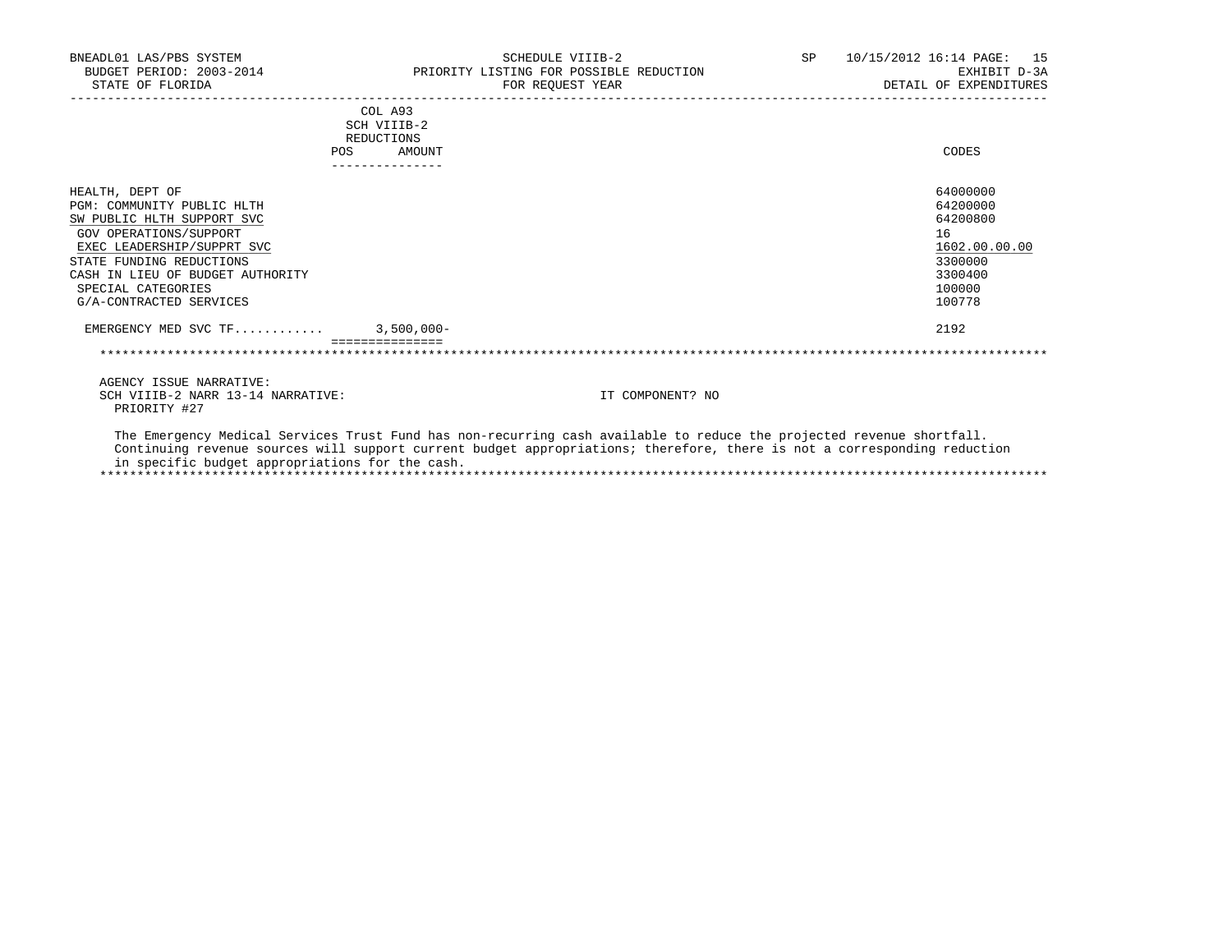| BNEADL01 LAS/PBS SYSTEM<br>BUDGET PERIOD: 2003-2014<br>STATE OF FLORIDA |                      | SCHEDULE VIIIB-2<br>PRIORITY LISTING FOR POSSIBLE REDUCTION<br>FOR REQUEST YEAR                                          | SP | 10/15/2012 16:14 PAGE: | 16<br>EXHIBIT D-3A<br>DETAIL OF EXPENDITURES |
|-------------------------------------------------------------------------|----------------------|--------------------------------------------------------------------------------------------------------------------------|----|------------------------|----------------------------------------------|
|                                                                         | COL A93              |                                                                                                                          |    |                        |                                              |
|                                                                         | SCH VIIIB-2          |                                                                                                                          |    |                        |                                              |
| POS                                                                     | REDUCTIONS<br>AMOUNT |                                                                                                                          |    |                        | CODES                                        |
|                                                                         | ---------------      |                                                                                                                          |    |                        |                                              |
| HEALTH, DEPT OF                                                         |                      |                                                                                                                          |    |                        | 64000000                                     |
| PGM: COMMUNITY PUBLIC HLTH                                              |                      |                                                                                                                          |    |                        | 64200000                                     |
| SW PUBLIC HLTH SUPPORT SVC                                              |                      |                                                                                                                          |    |                        | 64200800                                     |
| GOV OPERATIONS/SUPPORT                                                  |                      |                                                                                                                          |    |                        | 16                                           |
| PHARMACY SERVICES                                                       |                      |                                                                                                                          |    |                        | 1602.01.00.00                                |
| PROGRAM REDUCTIONS                                                      |                      |                                                                                                                          |    |                        | 33V0000                                      |
| EPILEPSY SERVICES                                                       |                      |                                                                                                                          |    |                        | 33V1490                                      |
| SPECIAL CATEGORIES                                                      |                      |                                                                                                                          |    |                        | 100000                                       |
| DRUGS/VACCINES/BIOLOGICALS                                              |                      |                                                                                                                          |    |                        | 101015                                       |
| GENERAL REVENUE FUND $4.000.000 -$                                      |                      |                                                                                                                          |    |                        | 1000                                         |
|                                                                         |                      |                                                                                                                          |    |                        |                                              |
| AGENCY ISSUE NARRATIVE:                                                 |                      |                                                                                                                          |    |                        |                                              |
| SCH VIIIB-2 NARR 13-14 NARRATIVE:<br>PRIORITY #18                       |                      | IT COMPONENT? NO                                                                                                         |    |                        |                                              |
| drugs will no longer be needed.                                         |                      | With the elimination of the Epilepsy Services program, the corresponding pharmaceutical services allocation for Epilepsy |    |                        |                                              |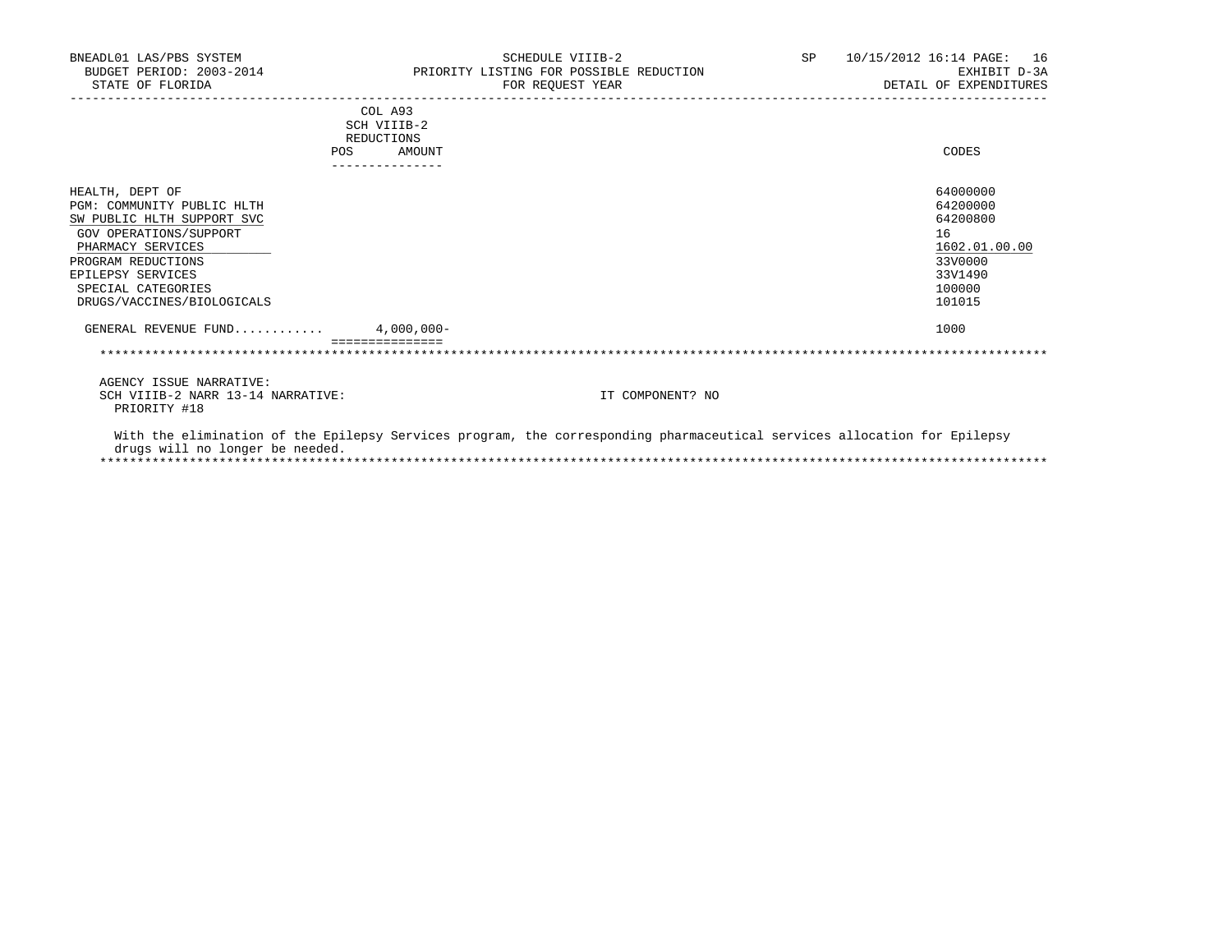| BNEADL01 LAS/PBS SYSTEM<br>BUDGET PERIOD: 2003-2014 |                                                                                                                          | SCHEDULE VIIIB-2<br>PRIORITY LISTING FOR POSSIBLE REDUCTION | SP | 10/15/2012 16:14 PAGE: 17<br>EXHIBIT D-3A |  |
|-----------------------------------------------------|--------------------------------------------------------------------------------------------------------------------------|-------------------------------------------------------------|----|-------------------------------------------|--|
| STATE OF FLORIDA                                    |                                                                                                                          | FOR REOUEST YEAR                                            |    | DETAIL OF EXPENDITURES                    |  |
|                                                     | COL A93                                                                                                                  |                                                             |    |                                           |  |
|                                                     | SCH VIIIB-2                                                                                                              |                                                             |    |                                           |  |
|                                                     | REDUCTIONS                                                                                                               |                                                             |    |                                           |  |
|                                                     | POS<br>AMOUNT<br>_______________                                                                                         |                                                             |    | CODES                                     |  |
| HEALTH, DEPT OF                                     |                                                                                                                          |                                                             |    | 64000000                                  |  |
| PGM: COMMUNITY PUBLIC HLTH                          |                                                                                                                          |                                                             |    | 64200000                                  |  |
| SW PUBLIC HLTH SUPPORT SVC                          |                                                                                                                          |                                                             |    | 64200800                                  |  |
| GOV OPERATIONS/SUPPORT                              |                                                                                                                          |                                                             |    | 16                                        |  |
| LABORATORY SERVICES                                 |                                                                                                                          |                                                             |    | 1602.02.00.00                             |  |
| STATE FUNDING REDUCTIONS                            |                                                                                                                          |                                                             |    | 3300000                                   |  |
| CASH IN LIEU OF BUDGET AUTHORITY                    |                                                                                                                          |                                                             |    | 3300400                                   |  |
| SPECIAL CATEGORIES                                  |                                                                                                                          |                                                             |    | 100000                                    |  |
| G/A-CONTRACTED SERVICES                             |                                                                                                                          |                                                             |    | 100778                                    |  |
|                                                     |                                                                                                                          |                                                             |    |                                           |  |
| PLANNING AND EVALUATION TF 1,500,000-               |                                                                                                                          |                                                             |    | 2531                                      |  |
|                                                     | _________________                                                                                                        |                                                             |    |                                           |  |
| AGENCY ISSUE NARRATIVE:                             |                                                                                                                          |                                                             |    |                                           |  |
| SCH VIIIB-2 NARR 13-14 NARRATIVE:<br>PRIORITY #25   |                                                                                                                          | IT COMPONENT? NO                                            |    |                                           |  |
|                                                     | The Planning and Evaluation Trust Fund has non-recurring cash available to reduce the projected revenue shortfall.       |                                                             |    |                                           |  |
| in specific budget appropriations for the cash.     | Continuing revenue sources will support current budget appropriations; therefore, there is not a corresponding reduction |                                                             |    |                                           |  |
|                                                     |                                                                                                                          |                                                             |    |                                           |  |
| TOTAL: SW PUBLIC HLTH SUPPORT SVC<br>BY FUND TYPE   |                                                                                                                          |                                                             |    | 64200800                                  |  |
| GENERAL REVENUE FUND                                | $5, 255, 014 -$                                                                                                          |                                                             |    | 1000                                      |  |
| TRUST FUNDS                                         | $6,500,000 -$                                                                                                            |                                                             |    | 2000                                      |  |
|                                                     | ---------------                                                                                                          |                                                             |    |                                           |  |
| TOTAL BUREAU 11,755,014-                            |                                                                                                                          |                                                             |    |                                           |  |
|                                                     | ===============                                                                                                          |                                                             |    |                                           |  |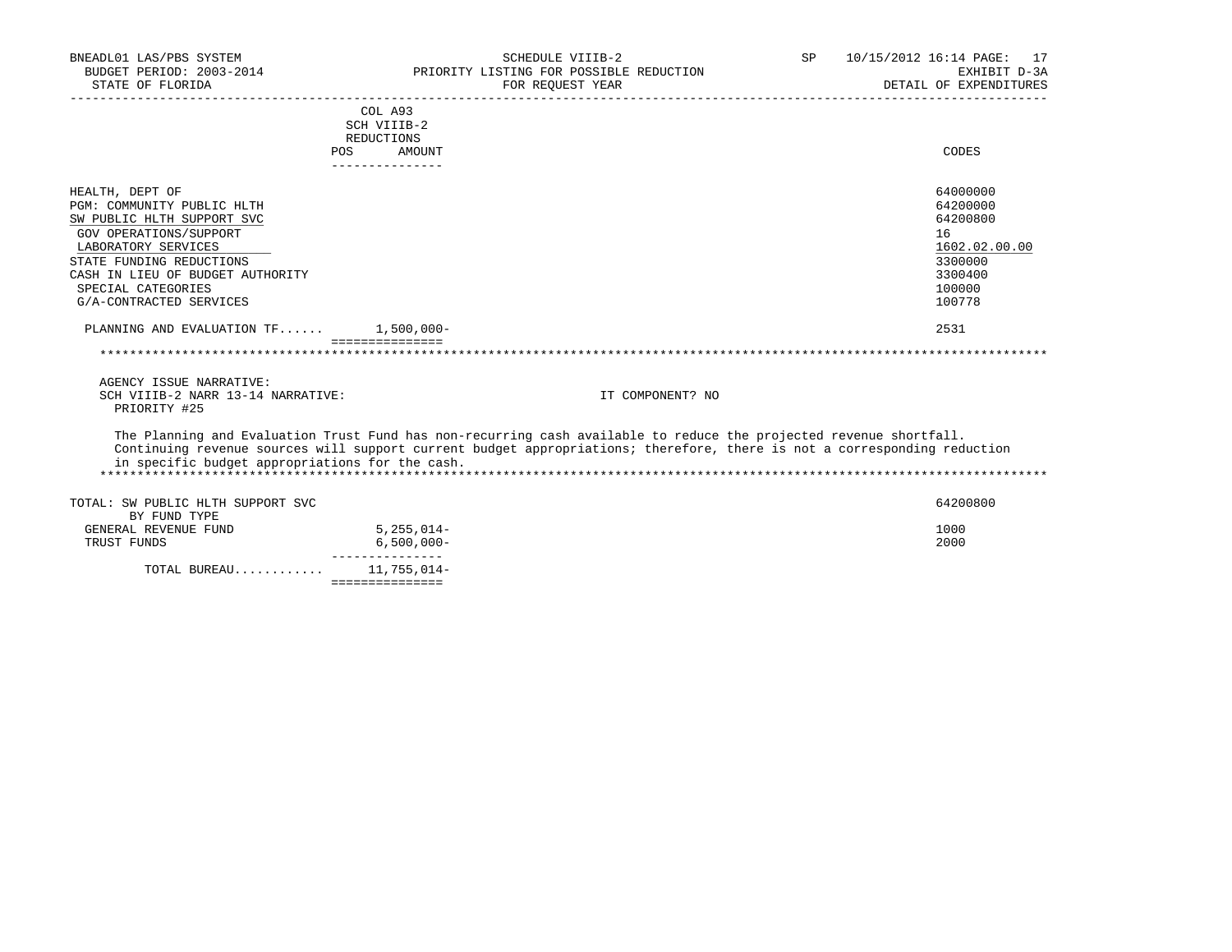| BNEADL01 LAS/PBS SYSTEM<br>BUDGET PERIOD: 2003-2014<br>STATE OF FLORIDA                                                                                                                                                                                         | SCHEDULE VIIIB-2<br>PRIORITY LISTING FOR POSSIBLE REDUCTION<br>FOR REQUEST YEAR                                                                                                                                                            | SP | 10/15/2012 16:14 PAGE: 18<br>EXHIBIT D-3A<br>DETAIL OF EXPENDITURES                                       |
|-----------------------------------------------------------------------------------------------------------------------------------------------------------------------------------------------------------------------------------------------------------------|--------------------------------------------------------------------------------------------------------------------------------------------------------------------------------------------------------------------------------------------|----|-----------------------------------------------------------------------------------------------------------|
| <b>POS</b>                                                                                                                                                                                                                                                      | COL A93<br>SCH VIIIB-2<br>REDUCTIONS<br>AMOUNT<br>---------------                                                                                                                                                                          |    | CODES                                                                                                     |
| HEALTH, DEPT OF<br>PGM: CHILDREN'S MED SVCS<br>CHILD SPECL HLTH CARE<br>HEALTH AND HUMAN SERVICES<br>HEALTH SVCS/INDIVIDUALS<br>PROGRAM REDUCTIONS<br>SOCIAL SERVICES BLOCK GRANT<br>SPECIAL CATEGORIES<br>G/A-CMS NETWORK<br>SOCIAL SVCS BLK GRT $TF$ 368,828- | ===============                                                                                                                                                                                                                            |    | 64000000<br>64300000<br>64300100<br>13<br>1301.00.00.00<br>33V0000<br>33V0240<br>100000<br>100497<br>2639 |
| AGENCY ISSUE NARRATIVE:<br>SCH VIIIB-2 NARR 13-14 NARRATIVE:<br>PRIORITY #28                                                                                                                                                                                    | IT COMPONENT? NO                                                                                                                                                                                                                           |    |                                                                                                           |
|                                                                                                                                                                                                                                                                 | Provides funding within the Children's Medical Services program area for patient services related to a child's chronic<br>condition. In addition, funds support child protection team services for child abuse and neglect investigations. |    |                                                                                                           |
| STATE FUNDING REDUCTIONS<br>ELIMINATION OF SPECIAL PROJECTS<br>SPECIAL CATEGORIES<br>G/A-CMS NETWORK<br>GENERAL REVENUE FUND 280,000-                                                                                                                           | ----------------                                                                                                                                                                                                                           |    | 3300000<br>3300160<br>100000<br>100497<br>1000                                                            |
| G/A-CONTRACTED SERVICES                                                                                                                                                                                                                                         |                                                                                                                                                                                                                                            |    | 100778                                                                                                    |
| GENERAL REVENUE FUND                                                                                                                                                                                                                                            | $558,501-$                                                                                                                                                                                                                                 |    | 1000                                                                                                      |
| TOTAL: ELIMINATION OF SPECIAL PROJECTS<br>TOTAL ISSUE                                                                                                                                                                                                           | ===============<br>838,501-<br>================                                                                                                                                                                                            |    | 3300160                                                                                                   |
|                                                                                                                                                                                                                                                                 |                                                                                                                                                                                                                                            |    |                                                                                                           |
| AGENCY ISSUE NARRATIVE:<br>SCH VIIIB-2 NARR 13-14 NARRATIVE:<br>PRIORITY #s are listed below                                                                                                                                                                    | IT COMPONENT? NO                                                                                                                                                                                                                           |    |                                                                                                           |

#05 Alpha One Program \$345,169

 Provides statewide screening, detection and research for a rare genetic disorder "alpha 1-antirypsin (ATT) deficienty". This disorder manifests most commonly as lung disease in adults as well as liver disease in both children and adults. 2001-2002 proviso appropriation. This member project is part of the department's base budget and should be reviewed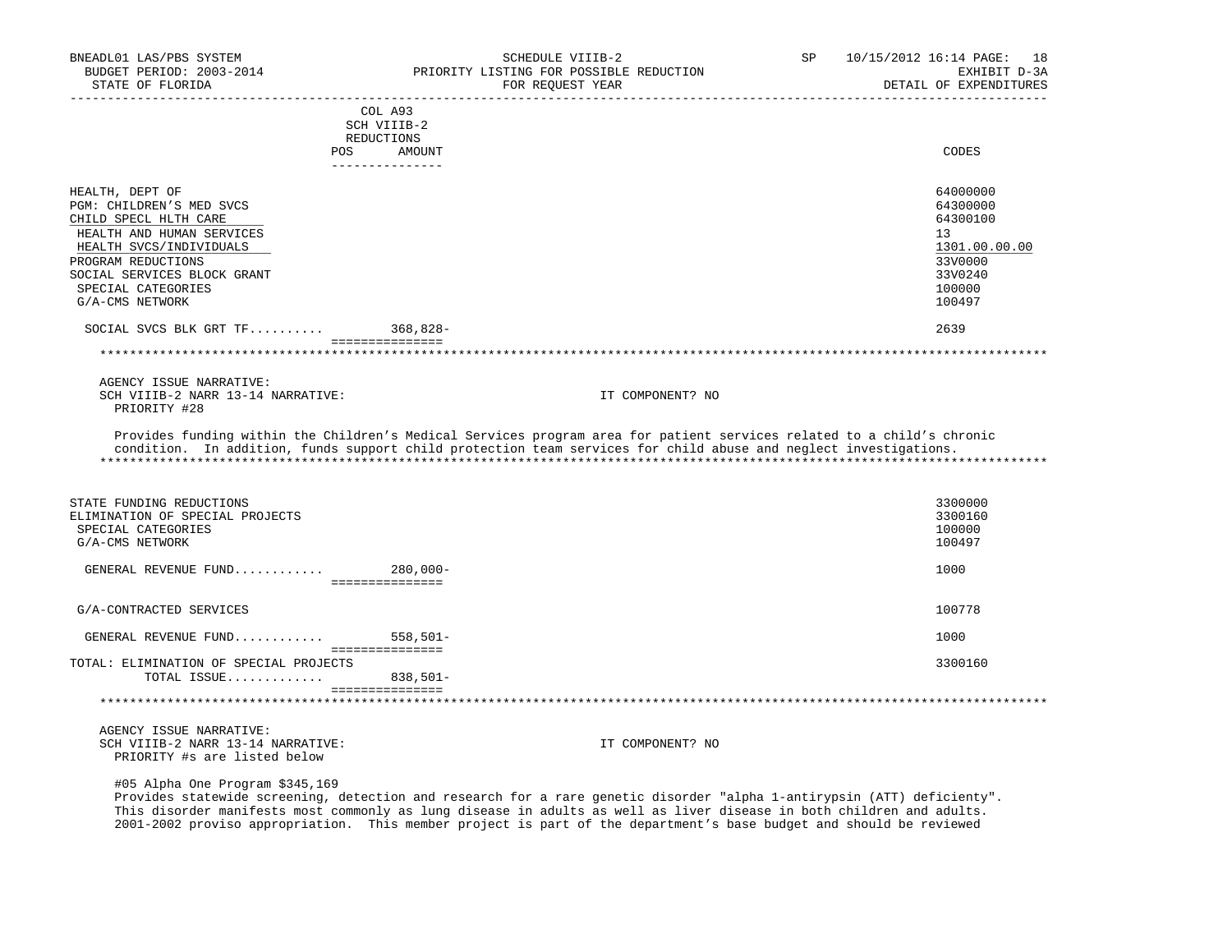|                          | COL A93<br>SCH VIIIB-2 |           |
|--------------------------|------------------------|-----------|
|                          | REDUCTIONS             |           |
|                          | AMOUNT<br>POS          | CODES     |
|                          |                        |           |
| HEALTH, DEPT OF          |                        | 64000000  |
| PGM: CHILDREN'S MED SVCS |                        | 64300000  |
| $\alpha$                 |                        | 5.1200100 |

CHILD SPECL HLTH CARE 64300100 HEALTH AND HUMAN SERVICES 1301.00.00.00 PHEALTH AND HUMAN SERVICES 1301.00.00.00 PHEALTH SVCS/INDIVIDUALS HEALTH SVCS/INDIVIDUALS 1301.00.00.00 \_\_\_\_\_\_\_\_\_\_\_\_\_\_\_\_\_\_\_\_\_\_\_\_\_\_ \_\_\_\_\_\_\_\_\_\_\_\_\_ STATE FUNDING REDUCTIONS 3300000<br>ELIMINATION OF SPECIAL PROJECTS ELIMINATION OF SPECIAL PROJECTS

annually by the Legislature. 100% reduction impacts 1,500 clients.

## #09 Fetal Alcohol Spectrum Disorder \$280,000

 Provides access to evaluation, diagnosis, counseling and developmental services counseling for infants and children,their families, prenatally exposed to alcohol at risk for Fetal Alcohol Spectrum Disorder (FASD). 2005-2006 proviso appropriation. This member project is part of the department's base budget and should be reviewed annually by the Legislature. 100% reduction impacts 41 diagnostic assessments, 32 intervention services, 318 education and training and distribution of 40,000 Rack Cards.

#17 Islet Cell Transplantation to Cure Diabetes \$213,332

 This is a contract with the Diabetes Research Institute (DRI) Foundation for staff to follow up with an estimated 59 transplantation patients after surgery and for anti-rejection agents. The foundation conducts research to further islet cell transplantation as a method for reversing diabetes in humans. 2000-2001 proviso appropriation. This member project is part of the department's base budget and should be reviewed annually by the Legislature. 100% reduction impacts research efforts to cure diabetes. 23 patients participated in clinical trials. \*\*\*\*\*\*\*\*\*\*\*\*\*\*\*\*\*\*\*\*\*\*\*\*\*\*\*\*\*\*\*\*\*\*\*\*\*\*\*\*\*\*\*\*\*\*\*\*\*\*\*\*\*\*\*\*\*\*\*\*\*\*\*\*\*\*\*\*\*\*\*\*\*\*\*\*\*\*\*\*\*\*\*\*\*\*\*\*\*\*\*\*\*\*\*\*\*\*\*\*\*\*\*\*\*\*\*\*\*\*\*\*\*\*\*\*\*\*\*\*\*\*\*\*\*\*\*

| TOTAL: HEALTH SVCS/INDIVIDUALS       |            | 1301.00.00.00 |
|--------------------------------------|------------|---------------|
| BY FUND TYPE<br>GENERAL REVENUE FUND | 838,501-   | 1000          |
| TRUST FUNDS                          | $368,828-$ | 2000          |
|                                      |            |               |
| TOTAL PROG COMP 1,207,329-           |            |               |
|                                      |            |               |